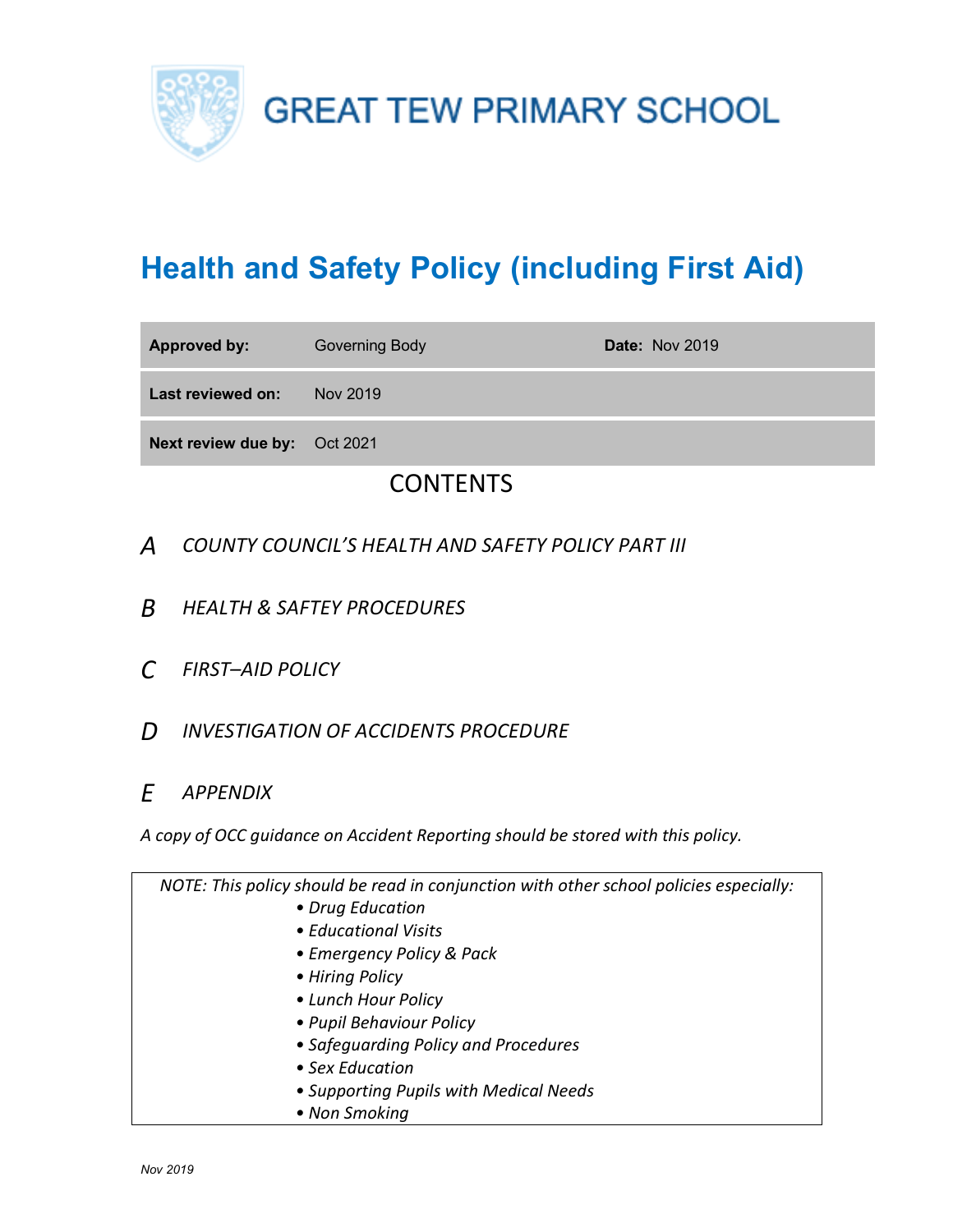

## **Policy approved: By the Full Governing Body 3rd December 2019**

*Lucy Miles Jane Zibarras headteacher Chair of Governors*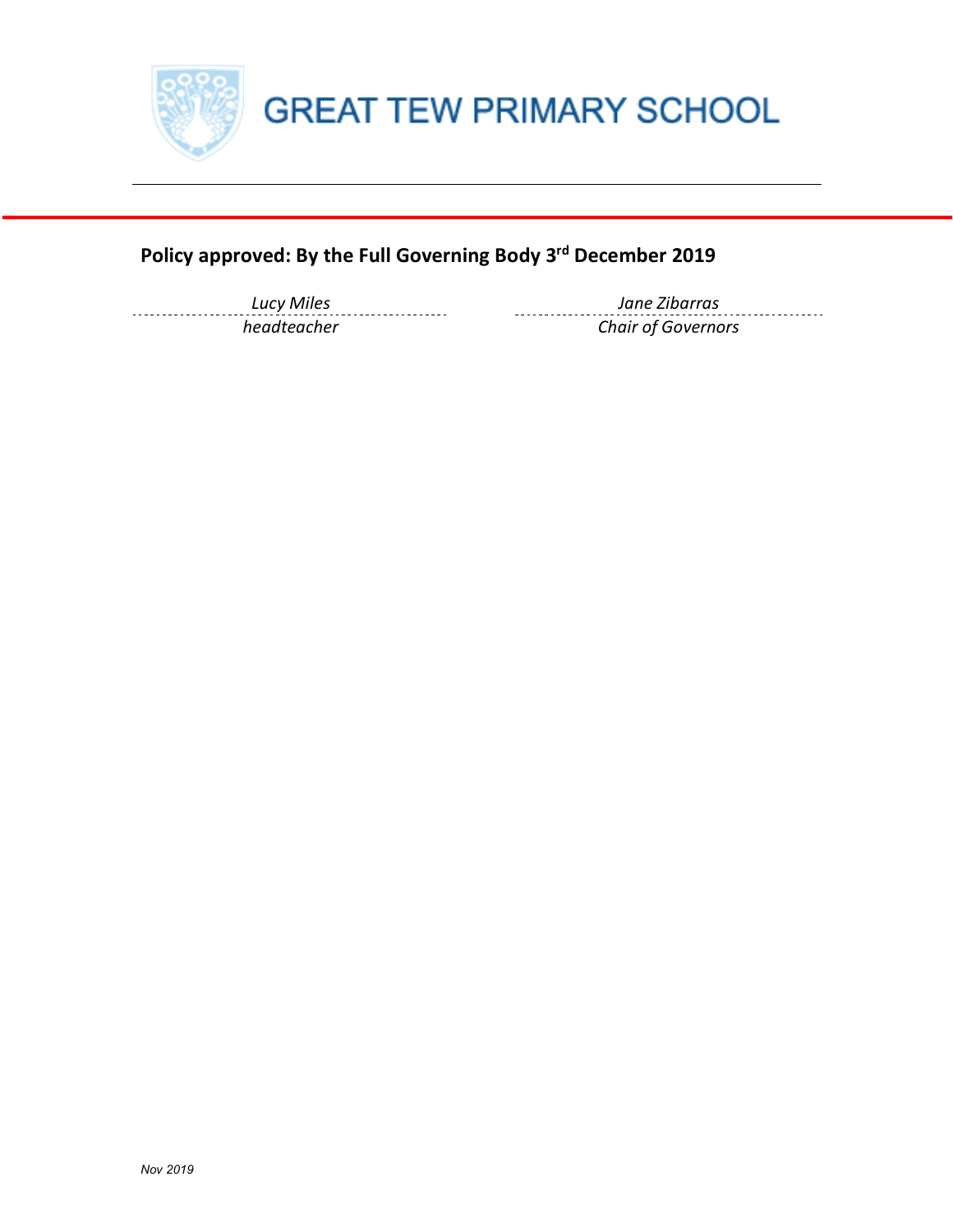

## *A. OXFORDSHIRE COUNTY COUNCIL'S HEALTH AND SAFETY POLICY PART III*

## *INTRODUCTION*

The health and safety of all people who visit, work or learn at Great Tew are of fundamental importance. The Governors work within the framework prescribed by 'A Guide the Law for School Governors' and have adopted the County Council Health & Safety Policies and Procedures including their Model Part III Policy.

## *A1. AIM*

• To establish and maintain a safe and healthy working & learning environment.

## *A2. OBJECTIVES*

- To raise awareness amongst employees, pupils and other site users of health and safety issues and to encourage good practice.
- To take all reasonable precautions to protect people by reducing risks both on and off site.
- To take prompt and appropriate action in the event a hazardous situation developing, and of an accident and / or emergency occurring on or off site.

## *A3. RESPONSIBILITIES*

## *A3.1 Governors*

(http://portal.oxfordshire.gov.uk/content/public/LandC/Resources/healthsafe/g/govdel. pdf)

- To monitor the allocation of funds based on suitable and sufficient risk assessments.
- Prioritise health and safety matters within the School Development Plan.
- Purchase and maintain equipment to British and European Standards (http://portal.oxfordshire.gov.uk/content/public/LandC/Resources/healthsafe/p/publis.pdf)
- Have health and safety as a standing item on the agenda of all meetings.
- Carry out regular inspections as outlined in the Governors' Handbook.
- Cooperate with the employer, Oxfordshire County Council (OCC) on matters of health and safety.
- Nominate a Governor with responsibility for health and safety.
- Ensure the school undertakes annual monitoring of the school's health and safety status, either by signing up to the OSJP package or contracting competent commercial specialists approved by the County's Health and Safety Team.
- Ensure all self-help building projects adhere to the regulations over such things as asbestos and insurance and correct notification to the County Council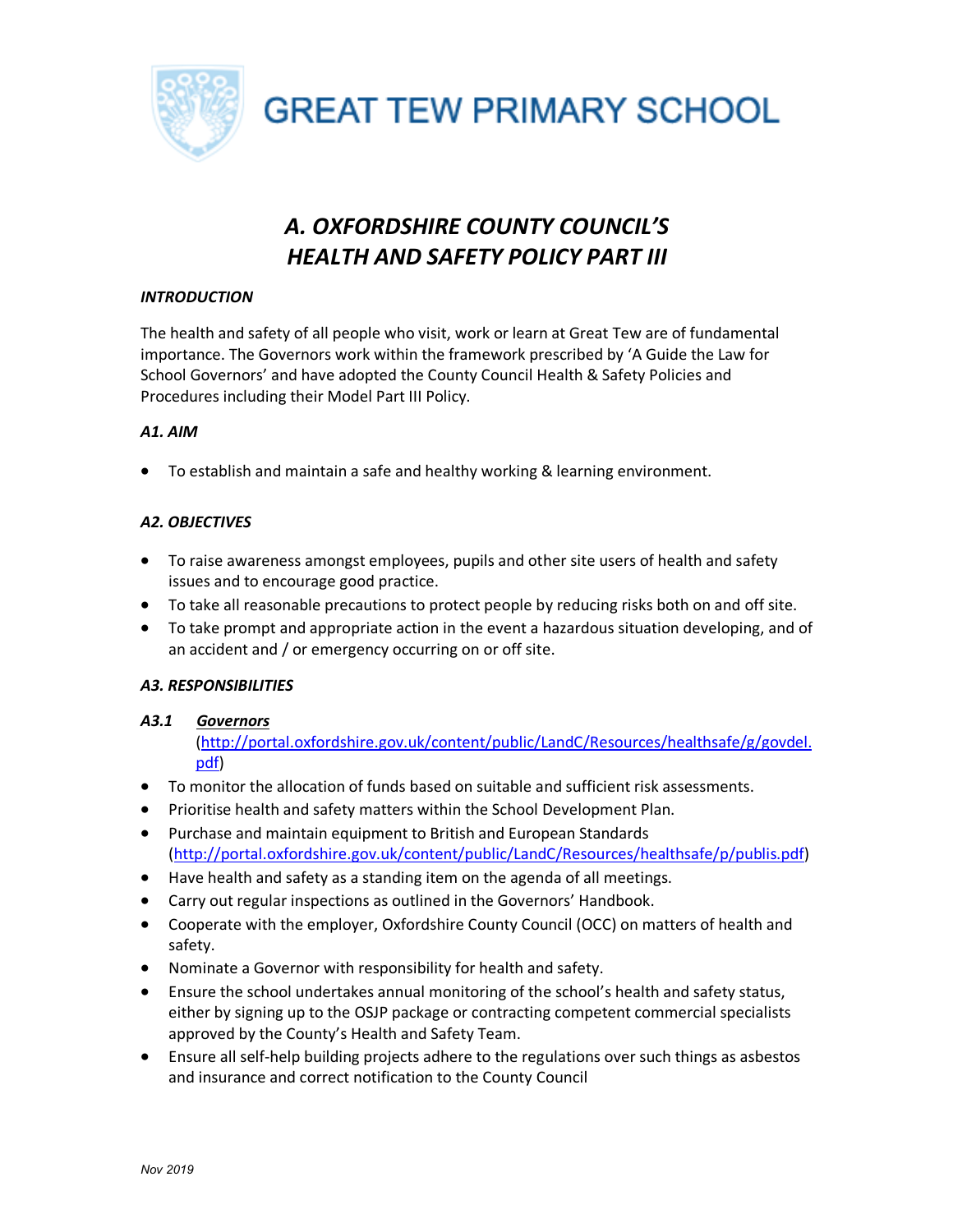

- Monitor the health and welfare of all staff by receiving reports on the pattern of staff health absence, physical and verbal abuse and accidents. Address the issues of stress, working time and work- life balance.
- Receive reports, at least annually on the health & safety training status of all staff.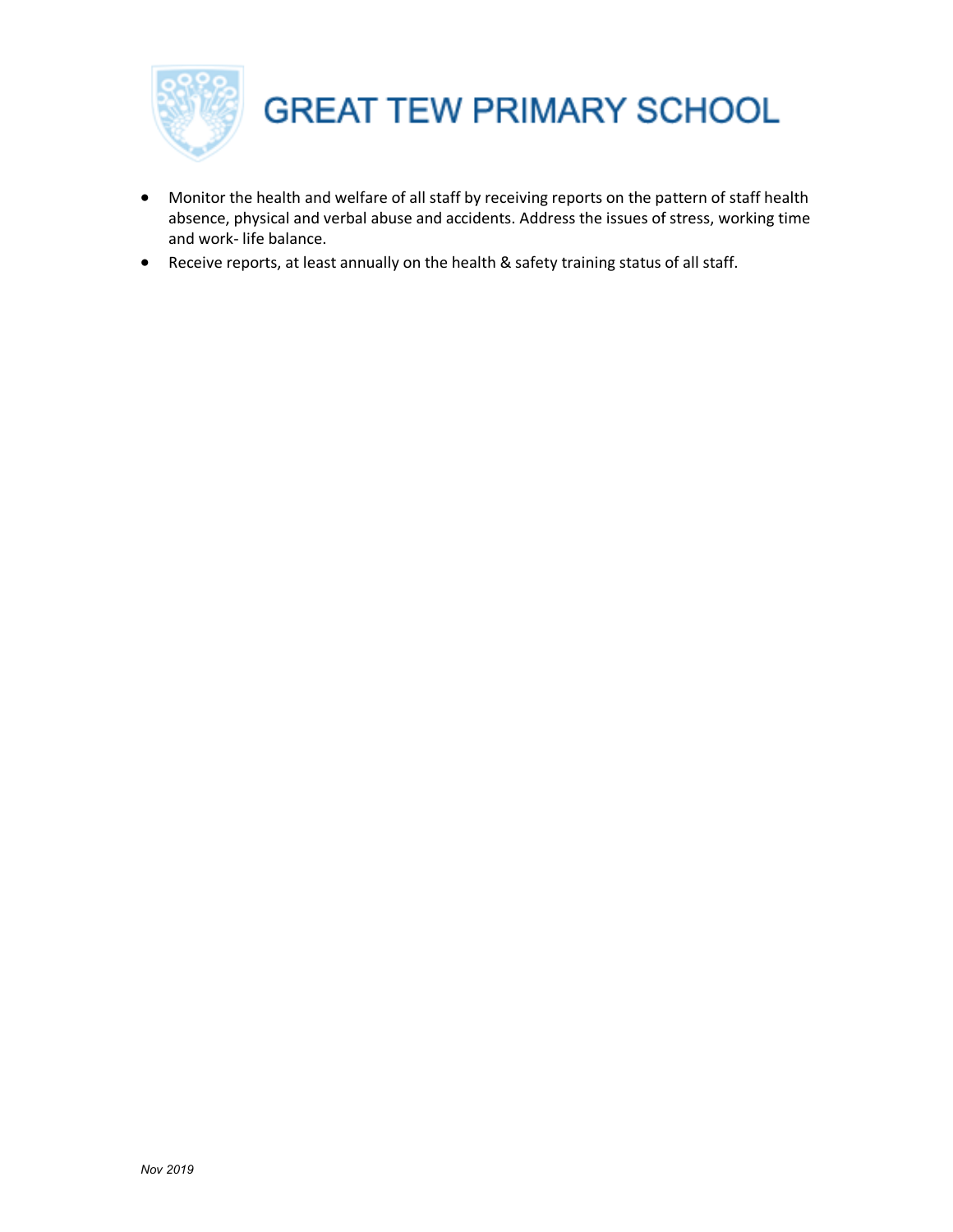

## *A3.2 Headteacher*

- To take overall responsibility for the implementation and monitoring of the establishments health and safety policy by;
	- o Allocating sufficient resources to meet health and safety priorities;
	- o Ensuring attendance on appropriate health and safety training courses (Learning & Culture Resources Health & Safety Training 1);
	- o Liaising with the employer (OCC) over health and safety issues;
	- o Regularly checking the Health and Safety website: (Learning & Culture Resources Health & Safety Procedures )
	- $\circ$  Ensuring good communications by including health and safety issues in Staff meetings;
	- $\circ$  Organising and implementing termly inspections in consultation with Governors; http://portal.oxfordshire.gov.uk/content/public/LandC/Resources/healthsafe/s/ safrep.pdf)
	- o Overseeing the completion of the arrangements and risk assessments for all on/off site activities;
	- o Ensuring that health & safety is a criteria for performance management
- Formulate and implement a policy for the management of critical incidents (Learning & Culture Resources Health & Safety Procedures Emergency Plans
- Include health and safety in all new employees' induction.
- Undertake an annual health and safety training needs analysis of all employee (Learning & Culture Resources Health & Safety Training
- Monitor and review school risk assessments, practices and procedures.
- Advising colleagues on the completion of risk assessments and ensuring they are carried out, reviewed periodically and recorded.
- Encourage and support employees in completing risk assessments for pupils giving cause for concern http://portal.oxfordshire.gov.uk/content/public/LandC/Resources/healthsafe/p/Pupil\_B ehaviour.pdf).
- Ensure that QCA / HSE heath and safety curriculum requirements are being delivered in lessons

(http://portal.oxfordshire.gov.uk/content/public/LandC/Resources/healthsafe/t/teachs. pdf).

- Support employees with personal safety issues including stress http://portal.oxfordshire.gov.uk/content/public/LandC/Resources/healthsafe/s/strpre.p df
- Ensure off site visits are approved and appropriately staffed *(Learning & Culture Resources Health & Safety Procedures Out and about with Oxfordshire )*
- Monitor and review subject coordinator coordinators risk assessments annually.
- Ensure that pupils are aware of health & safety issues and that these are being continually reinforced.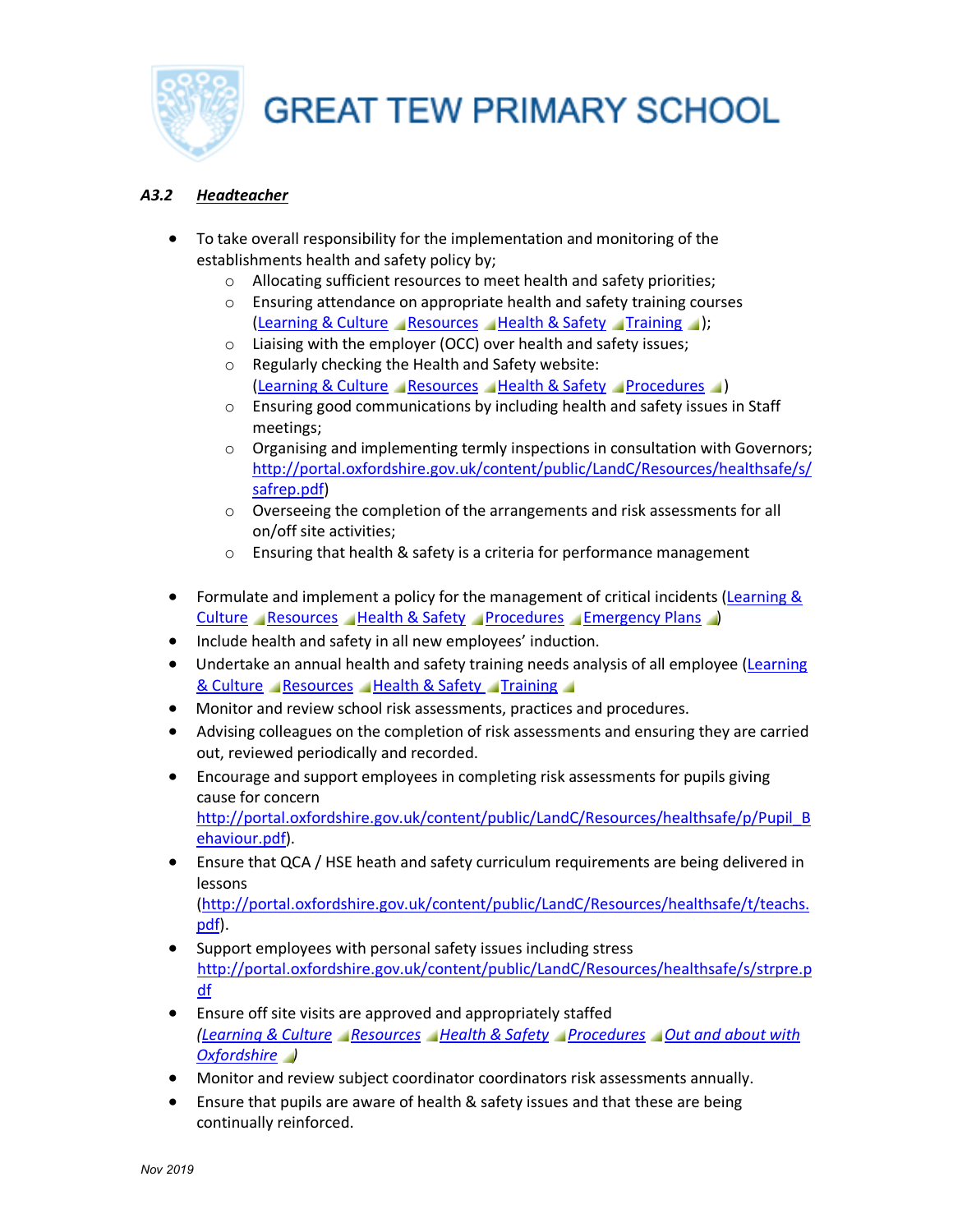

- Carry out daily checks of the site and take appropriate remedial action.
- Ensure all employees and contractors are fully briefed on health and safety site issues.
- Ensure all maintenance employees are trained and competent to undertake their tasks safely (http://portal.oxfordshire.gov.uk/content/public/LandC/Resources/healthsafe/t/tracom. pdf);
- Carry out termly fire drills, weekly fire tests, check fire extinguishers and maintain the Fire Safety Folder

(Learning & Culture Resources Health & Safety Procedures );

• Alert the Governing Body to issues of security and lone working (http://portal.oxfordshire.gov.uk/content/public/LandC/Resources/healthsafe/l/lonwor. pdf).

## *A3.3 SCHOOL SECRETARY*

Is required to ensure that:

- All office risk assessments are completed and reviewed (http://portal.oxfordshire.gov.uk/content/public/LandC/Resources/healthsafe/d/displa. pdf);
- Visitors sign in, and are briefed on the emergency procedures;
- Hazard reporting and maintenance documentation is actioned
- Accident and Physical and Verbal Abuse documentation is completed and submitted to the Health & Safety Team; (http://portal.oxfordshire.gov.uk/content/public/LandC/Resources/healthsafe/p/perpav .pdf).
- All appropriate risk assessments guidance and hiring documentation is completed for community use of the site http://portal.oxfordshire.gov.uk/content/public/LandC/Resources/healthsafe/123/appe ndix\_g.doc
- All community users are registered and made aware of emergency procedures;
- Adequate trained first aid cover is available for on /off site activities and periodic checks are made of the first aid arrangements and containers http://portal.oxfordshire.gov.uk/content/public/LandC/Resources/healthsafe/f/First\_Ai d\_at\_Work.pdf
- Organise the planned programmed maintenance of equipment.
- Arrange for the annual electrical testing programme (http://portal.oxfordshire.gov.uk/content/public/LandC/Resources/healthsafe/e/elepor. pdf)
- Maintaining accurate records of all equipment and resources.
- Purchase and maintain all equipment and resources to County Council prescribed standards (http://portal.oxfordshire.gov.uk/content/public/LandC/Resources/healthsafe/p/publis. pdf).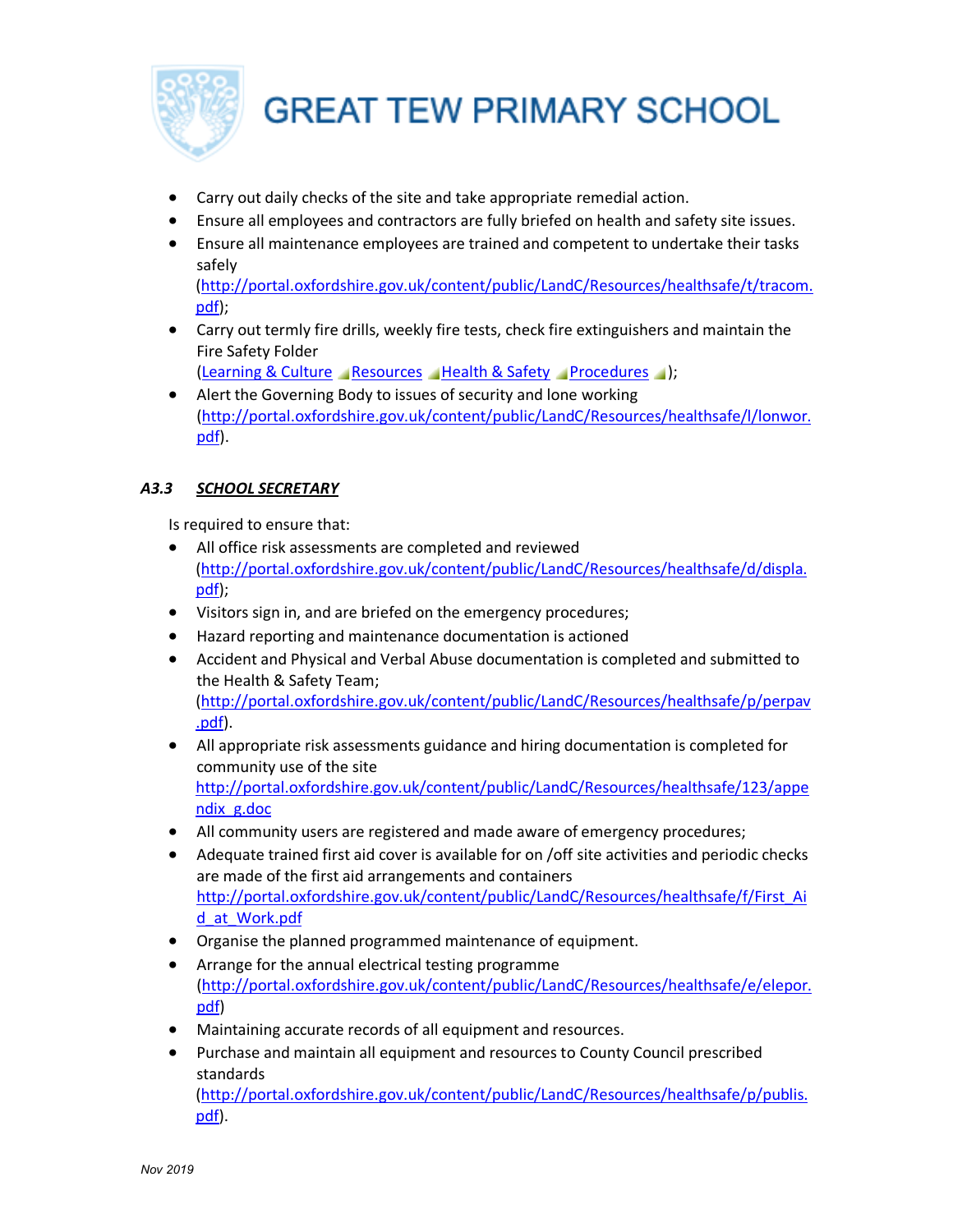

- Ensure that the school follows the County Council procedures:
	- o when selecting a contractor (http://portal.oxfordshire.gov.uk/content/public/LandC/Resources/healthsafe/c/co nsel.pdf);
		- o when completing a Self Financed Improvement Project (SFN Form) (Learning & Culture Resources Planning and Development )
		- o when liaising with contractors over health and safety matters;
		- o when monitoring health and safety issues on-site regarding either county council or school appointed contactors.
- Carry out monthly water temperatures tests and maintain the Water Hygiene Folder;

## *A3.4 SUBJECT CO-ORDINATORS*

- Produce health and safety risk assessment guidance and documentation as appropriate especially in Art, Design & Technology, ICT, Science, PE and off-site activities (http://portal.oxfordshire.gov.uk/content/public/LandC/Resources/healthsafe/t/teachs. pdf).
- Ensure all hazardous equipment and materials are appropriately marked, assessed, maintained and used by a competent person.
- Check that pupils are aware of health and safety issues and that these are being continually reinforced.

## *A3.5 ALL STAFF*

- Cooperate with health and safety requirements.
- Report non hazardous defects in the blue repairs and maintenance book and any hazardous defects in the yellow hazards book and inform school secretary.
- Complete and action risk assessments for all potentially hazardous on/off site activities where necessary.
- Use, but not misuse things provided for your health, safety and welfare.
- Do not undertake unsafe acts.
- Inform Head of Establishment of any "Near-Misses".
- Be familiar with the emergency action plans for fire, first aid, bomb, security and off-site issues.
- Raise health, and safety and environmental issues with pupils.

## *A3.6 VISITORS and CONTRACTORS*

- Sign in at the School Office on arrival.
- Read the resume of the health and safety procedures on arrival at the School.
- Contractors will be informed of hazards peculiar to this site, e.g. asbestos.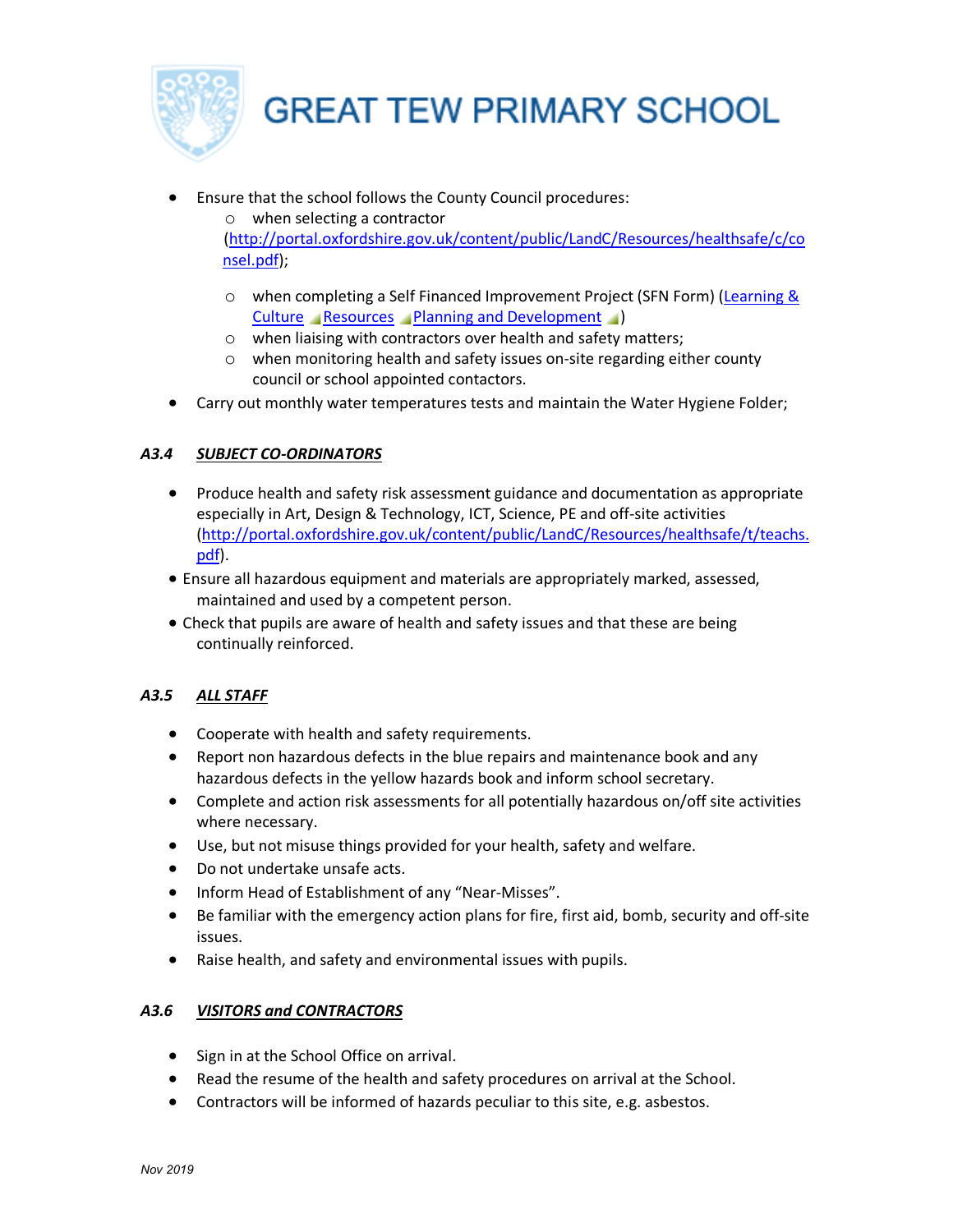

- No vehicles are allowed on site between 8:30am and 3:30pm on school days without the express permission of the headteacher.
- Follow evacuation procedures in the event of an emergency.

## *A3.7 PUPILS*

- Behave in a way that does not put their health and safety at risk.
- Observe standards of dress consistent with good health, safety and hygiene practices.
- Follow all safety rules including the instructions of staff given in an emergency.
- Use, but not misuse, things provided for their health, safety and welfare.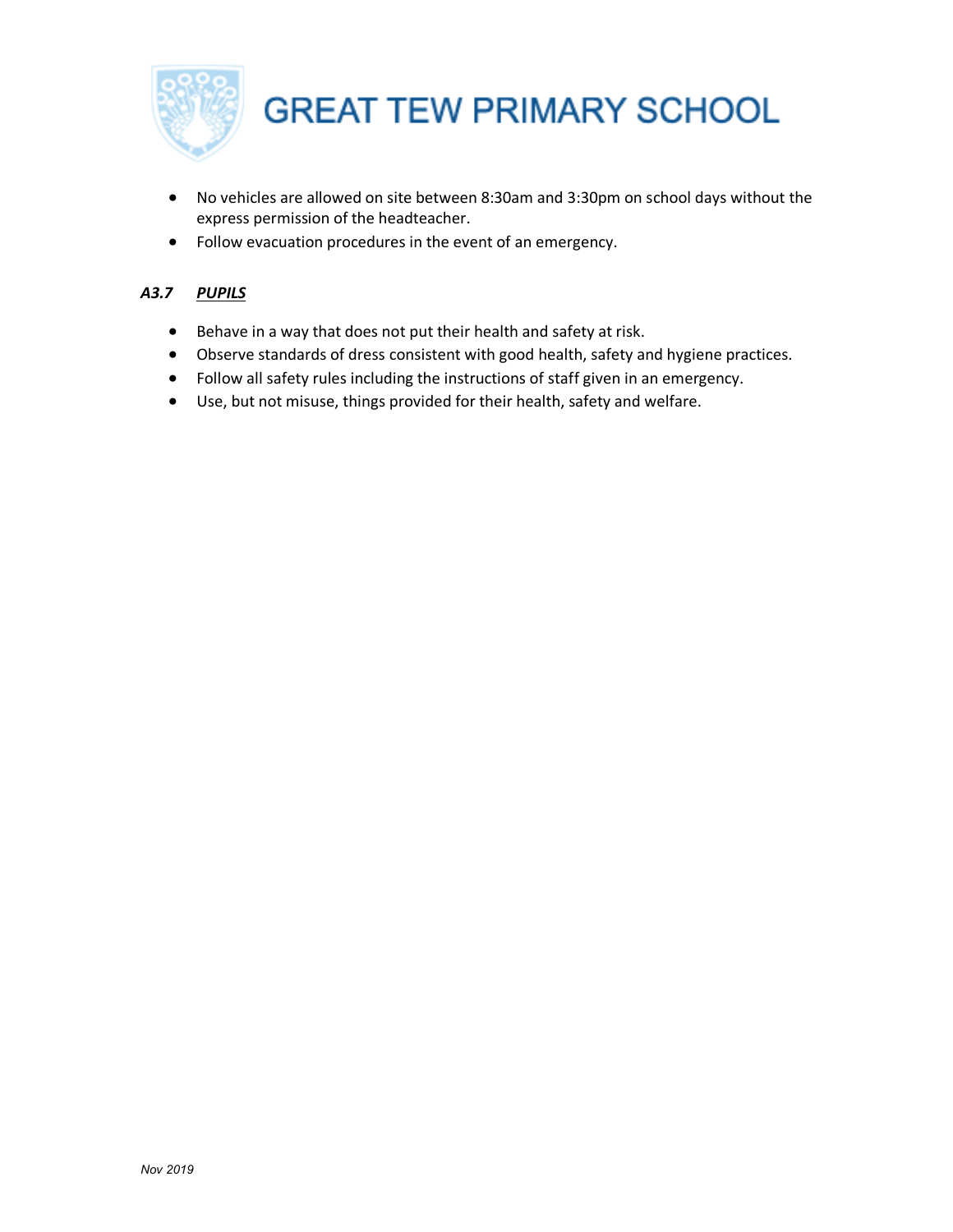

## *B. GREAT TEW SCHOOL'S HEALTH AND SAFETY PROCEDURES*

## *B1. PERSONNEL*

## *B1.1 PUPILS*

- Pupils are taught about H&S in lessons, assemblies and in informal opportunities throughout the school year.
- The pupil and parent surveys conducted in the Spring each year aim to identify whether the children understand safety issues and feel safe in school.
- The results of the survey are fed into the school's self evaluation and actions points drawn up as a result.

## *B1.2 VISITORS*

• Procedures in the school's Safeguarding Policy outline our arrangements for visitors. All are asked to sign in and to read our 'Safeguarding & Emergency Procedures' leaflet. Visitors should tell the secretary if they have particular needs that we should be aware of in an emergency.

## *B1.3 STAFF INDUCTION*

- All new staff have an introductory H&S briefing with the headteacher. A H&S induction checklist is used as an aide memoire and record of this meeting. The record is stored in the H&S training spreadsheet. A copy of the checklist is stored on the spreadsheet.
- The headteacher tailors the induction briefing for volunteers as appropriate.

## *B1.4 STAFF TRAINING*

• *Recording*

Staff H&S training is recorded on the H&S Training Spreadsheet. For security, a back-up copy should be stored off-site.

• *Strategic analysis*

The H&S training spreadsheet is reviewed by the headteacher annually in an analysis of the school's overall training needs. The headteacher reports to the FGB annually, with any cost implications.

• *Individual's training*

The H&S training needs of individual members of staff (including the need for basic training in Risk Assessment) are identified during the performance management or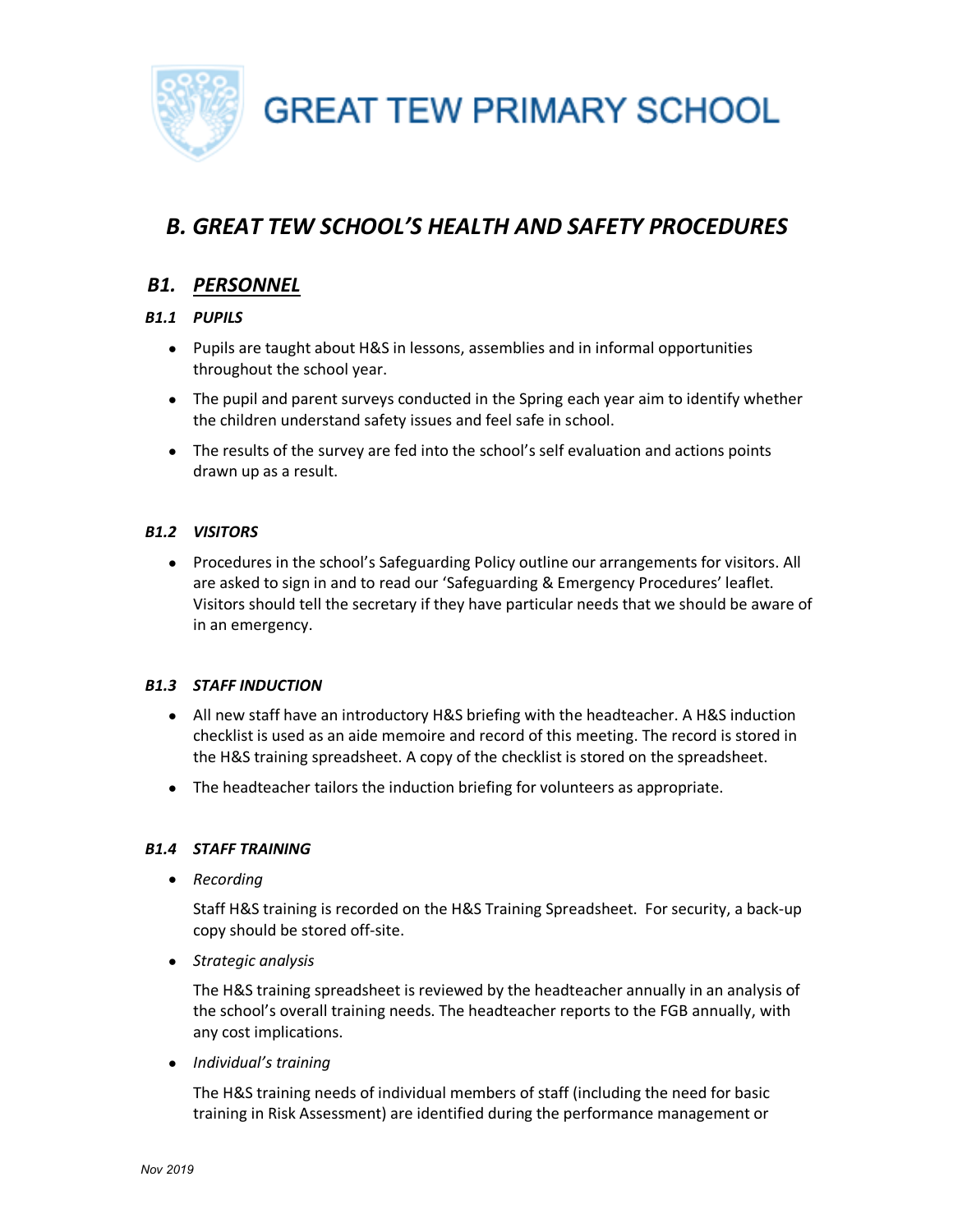

appraisal process and form part of CPD.

• *In house training*

It will often be possible to provide in-house training to staff members through cascading skills and alerting staff to information available, for example on-line. The H&S training spreadsheet should be updated to reflect this training as well as attendance on more formal courses.

## *B1.5 ON-GOING STAFF HEALTH & SAFETY BRIEFING*

- The school secretary checks the H&S pages on the intranet regularly for updates and informs the headteacher and other staff as necessary.
- All staff gather for the Wednesday lunchtime staff meeting where H&S reminders and updates are given.

## *B1.6 STAFF WELL-BEING*

- Staff workload is monitored by the headteacher by means of observation and an annual questionnaire and, in the case of teachers, through careful management of directed hours.
- Headteacher workload is monitored by the Chair of Governors.
- The Summer term Finance, Personnel, Buildings, Health and Safety (FPBHS) committee should receive a report from the headteacher on the pattern of staff health absence, physical and verbal abuse and accidents and issues stress, working time and work- life balance.
- The FPBHS committee should consider annually whether to subscribe to the LA Staff Well-Being scheme.
- Individual members of staff who are suffering from stress will be supported by the Headteacher using LA advice and support mechanisms.

## *B2. PREMISES & EQUIPMENT*

## *B2.1* **SITE CHECKS**

- Regular checks of the site and equipment are made in accordance with a timetable drawn up in response to legislation, LA recommendations and our own risk assessments. A copy of this timetable is attached in the appendix.
- Checklists are used to ensure that the timetabled checks are carried out. Template copies of these checklists are attached in the appendix.

The H&S log contains the checklists that are in use.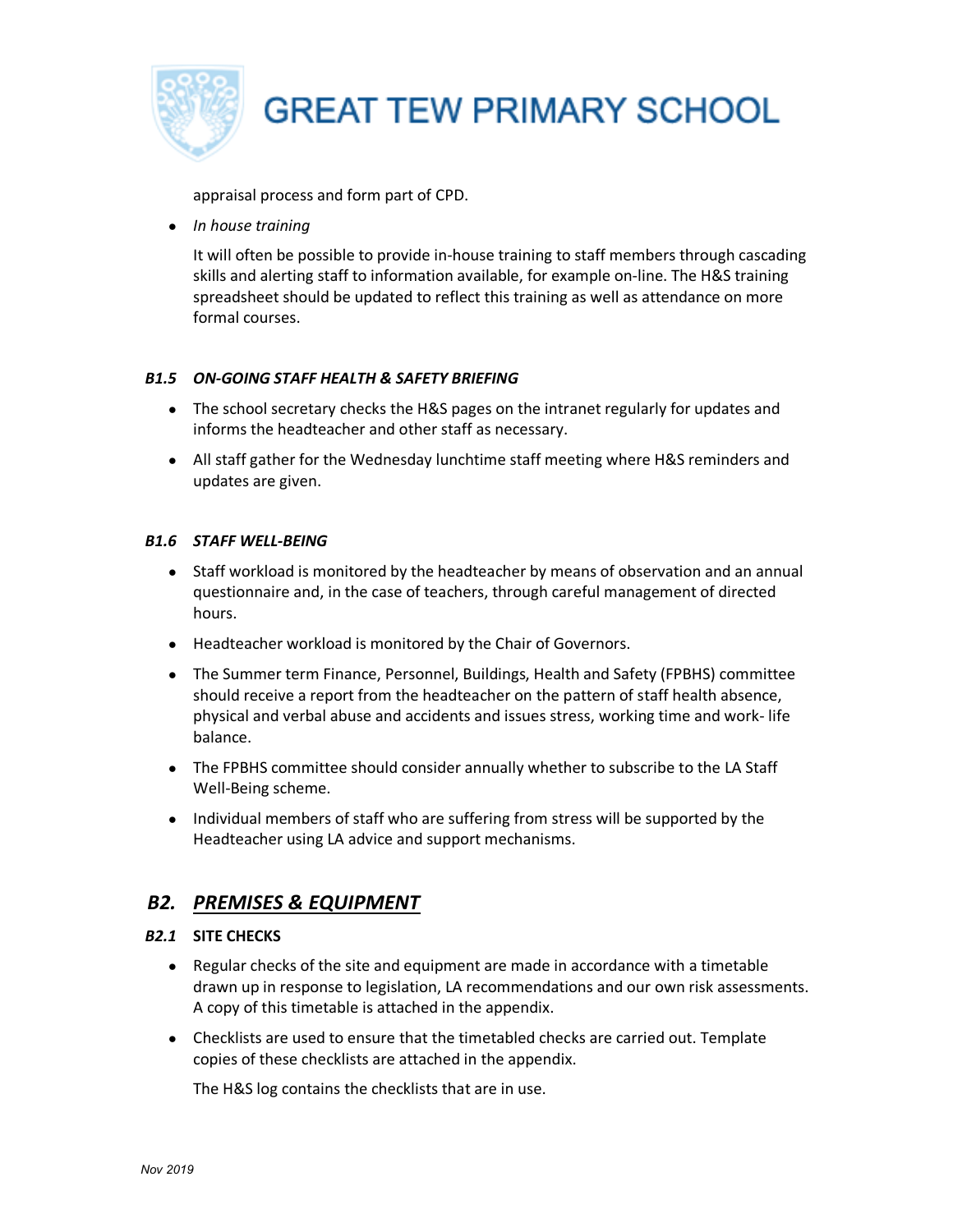

## *B2.2 RISK ASSESSMENT (RA)*

- All significant risks in the school's work are identified and formally risk assessed.
- The person conducting the risk assessment must have had suitable training in basic RA techniques and a thorough knowledge of the activity being assessed.
- The appendix to the policy contains a RA Schedule which details the risks that need assessing, the personnel responsible for conducting the assessment and how often it must be reviewed.
- Risk assessments are conducted according to the schedule and stored in the H&S log.

## *B3. OUT OF SCHOOL ACTIVITIES*

#### *B3.1 EXTENDED SCHOOLS*

- Where the school runs extended services, all school H&S procedures continue to operate.
- Where an external provider wishes to hire the school, we follow the procedures outlined in the school's Hiring Policy to ensure that both the school and any external provider have regard to H&S issues.

#### *B3.2 OFF-SITE VISITS*

• The school follows the procedures outlined in the Outdoor Education Adviser Panel (OEAP) National Guidance, as adopted by the Oxfordshire County Council. This is available on the intranet.

## *B4. RECORDS, REPORTING, MONITORING & TAKING ACTION*

#### *B4.1 REPORTING HEALTH & SAFETY ISSUES*

- Hazardous defects should be recorded in the yellow hazards book and the school secretary informed.
- The headteacher should be informed and ameliorative action planned as appropriate.
- Non hazardous defects are reported in the blue repairs and maintenance book.
- Accidents and incidents of physical and verbal abuse are reported in the incident book

#### *B4.2 MONITORING OF H&S*

- Our checklists provide evidence of regular H&S monitoring and these are completed as stated in point B2.1
- The headteacher is responsible for completing the H&S report once per term. (This is largely a tick list showing compliance with policy and a template copy is attached to the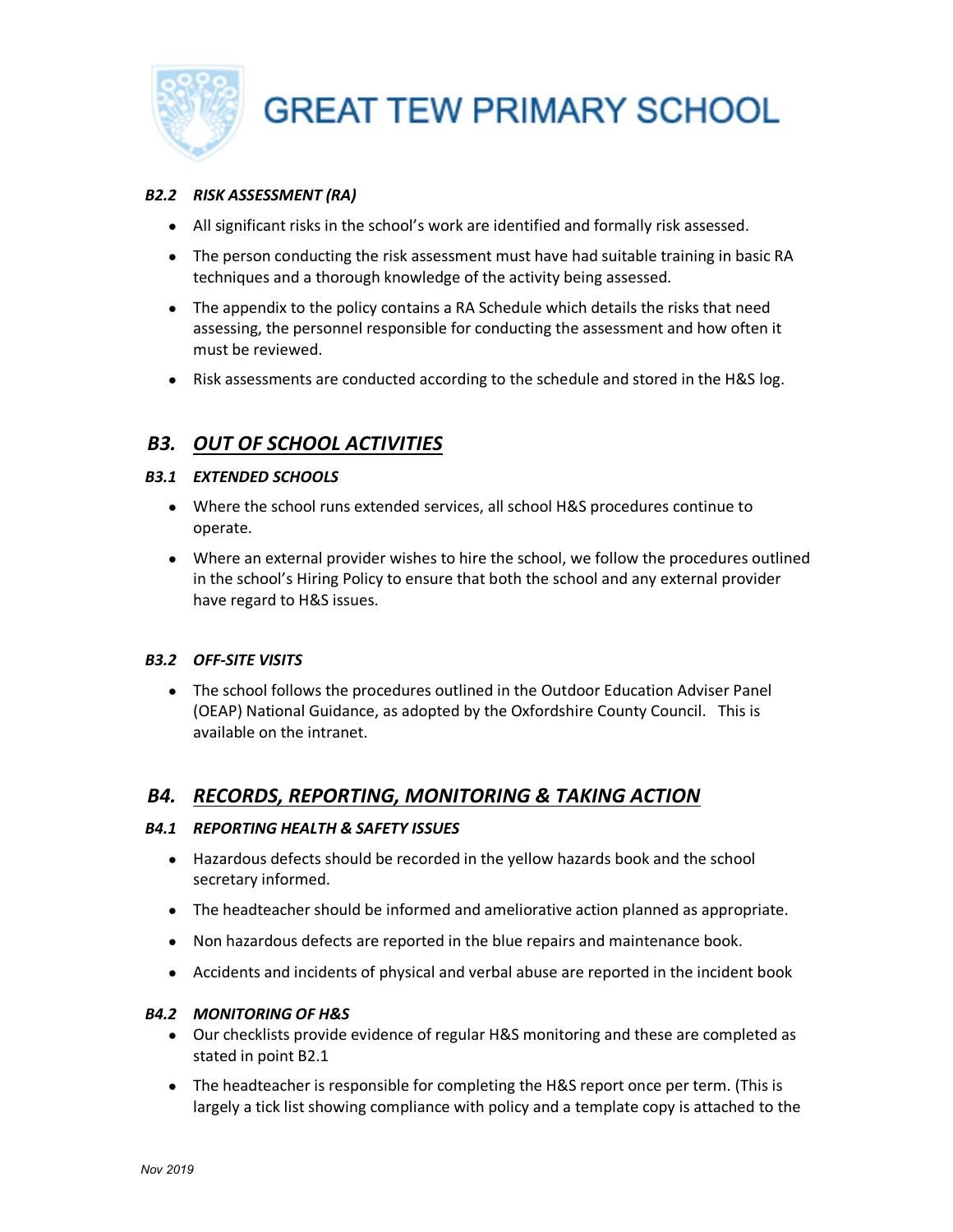

policy in the appendix.)

- Where possible this report should be compiled alongside the H&S Governor who should monitor the H&S log.
- The Head's H&S report should be filed in the H&S log and with the minutes for the relevant FGB meeting.
- The LA inspects the school's Health & safety arrangements annually. The LA report should be circulated to all governors and the Chair of Governors.
- The annual LA H&S report should be an agenda item for the next meeting of the FGB and should be filed with the minutes of that meeting and in the H&S log.

## *B4.3 RECORD KEEPING*

- A new H&S log should be created each academic year and the old ones filed (alongside any accident, incident and H&S reporting books for that year.)
- All H&S records should be kept for at least 5 years and destroyed only after LA H&S advisor has confirmed it is wise to do so.

## *B4.4 H&S ACTION*

- Where H&S deficiencies are discovered they should either be corrected immediately by the Headteacher (who will consult governors as appropriate) or added as action points to the H&S section of the school's SDP.
- All action points stemming from the LA annual H&S report should be implemented immediately or added to the SDP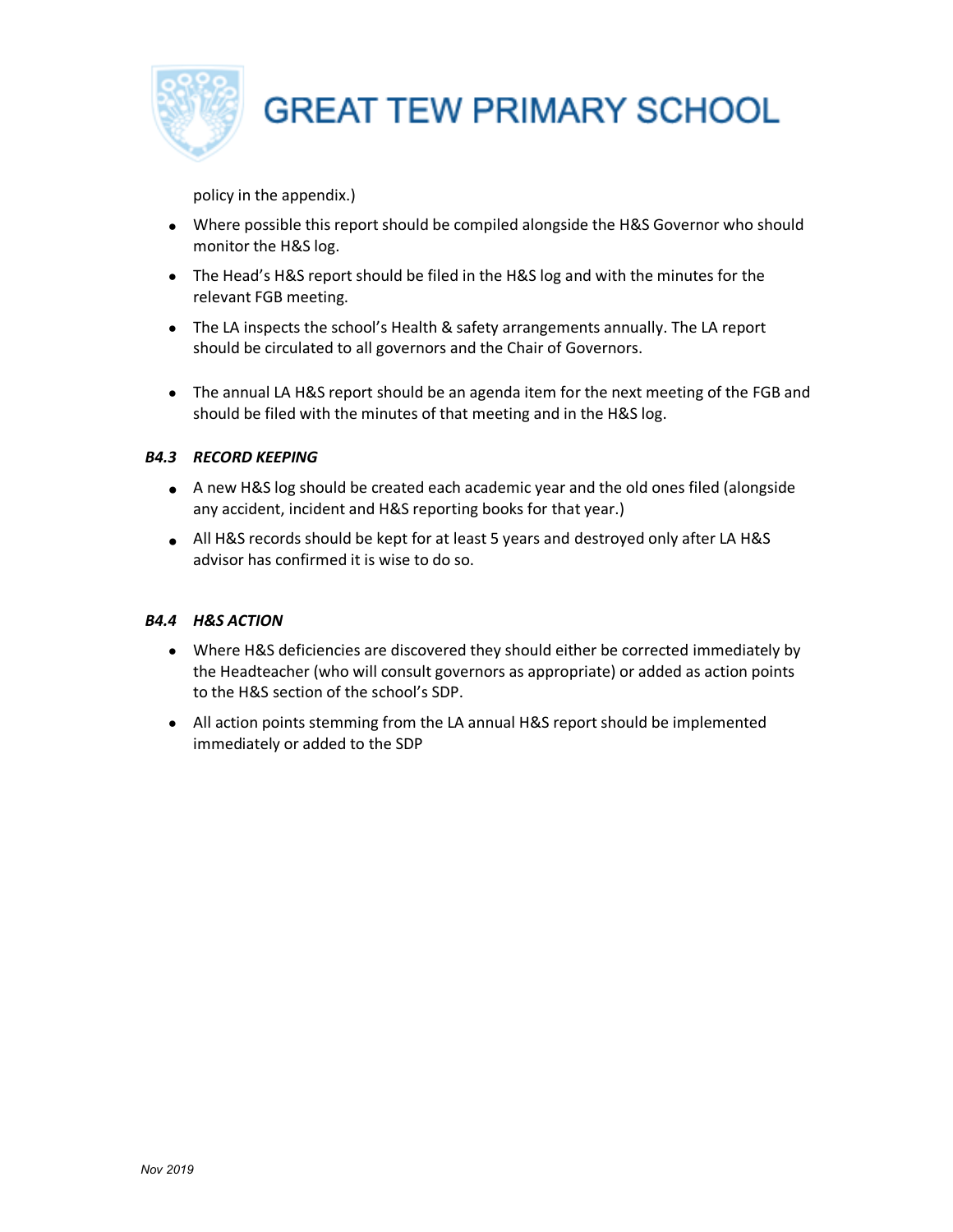# *C. FIRST AID POLICY*

## *C1. THE PURPOSE OF FIRST AID*

- The prevention of deterioration in an individual's well being until expert professional help is available. The first-aider's skills will be used whilst the help of nursing or medical personnel or the ambulance service is obtained.
- First aid also includes the treatment of minor injuries, which do not require a medical practitioner.

## *C2 ADMINISTRATION OF FIRST AID*

- Teachers' conditions of employment do not include giving first-aid, although any member of staff may volunteer to undertake these tasks.
- Teachers and other staff in charge of pupils are expected to use their best endeavours at all times, particularly in emergencies, to secure the welfare of the pupils at the school in the same way that parents might be expected to act towards their children.
- If a child needs to attend hospital an ambulance should be called and parents informed immediately.

*Note,: The governing body consider that in all normal circumstances an ambulance should be called rather than staff to take the injured person to hospital themselves - even if this delays the time it takes to get to hospital. This decision is based on the fact that specialist medical attention, including trained personnel and life-saving equipment are provided by ambulance staff on arrival, well before the injured party reaches hospital. Parents, however, may arrive promptly and make the decision to take their child to hospital.* 

- Unless the child's parents have arrived in time to accompany the child, a familiar member of staff should travel in the ambulance (and take a taxi to return to school later once the parent has arrived).
- Parents should be informed immediately of any significant injuries using the contact details available in the emergency pack.
- For minor matters where first-aid was administered, parents should normally be informed at the end of the school day. In the case of a minor bump to the head, a letter will be sent home with the child at the end of the day.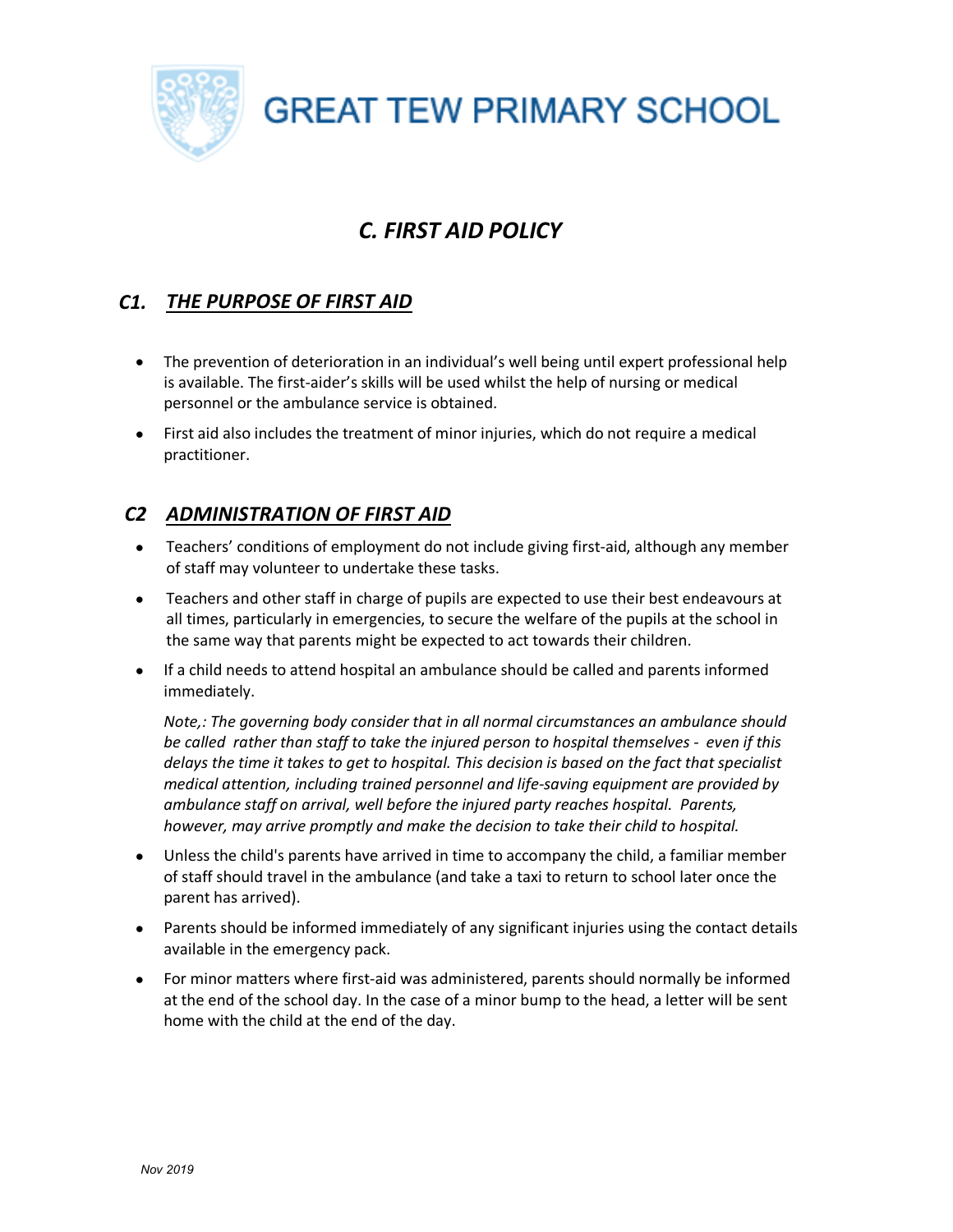

## *C3 FIRST-AID PERSONEL*

## *3.1 First Aid personnel in the Early Years Foundation Stage (EYFS)*

- Statutory requirements for First-Aid in the EYFS differ to those for the rest of the school. (See 'Statutory Framework for EYFS')
- At least one person who has a current LA approved paediatric first aid certificate must be on the premises at all times when EYFS children are present.
- There must be at least one person who has a current LA approved paediatric first aid certificate on outings with EYFS children.

## *3.2 The Appointed Person*

- Schools are required to have at least one appointed person who will:
	- Take charge when someone is injured or becomes ill;
	- Look after the first-aid equipment e.g. restocking the first-aid container;
	- Ensure that an ambulance or other professional medical help is summoned when appropriate.
- A risk assessment should be undertaken to determine how many appointed persons are needed. Adequate cover must be maintained at all times.
- Strictly, the role of appointed person is not that of a first aider and they do not have to be trained to provide first-aid. It is good practice, however, to ensure that the appointed person is also a trained first-aider who has had emergency first aid training/ refresher training as appropriate**.**
- The name(s) of our appointed person(s) is/are recorded in the H&S Training Spreadsheet.

## *C3.3 The number of first-aiders required*

- The headteacher should regularly review (at least annually) the number of first-aiders at the school taking into account the needs of pupils, staff and visitors. Particular points to consider are:
	- EYFS provision
	- Provision in all buildings including temporary classrooms.
	- The remoteness of the school from the local emergency services
	- Any identified risks including temporary hazards such as building works.
	- The specific needs of some pupils or staff with health needs or disabilities.
	- Accident statistics indicating risks.
	- Advice from the LA
	- DfE 'Guidance on First Aid For schools' indicates that schools generally fall into a lower risk category where it is recommended that there is one first aider for an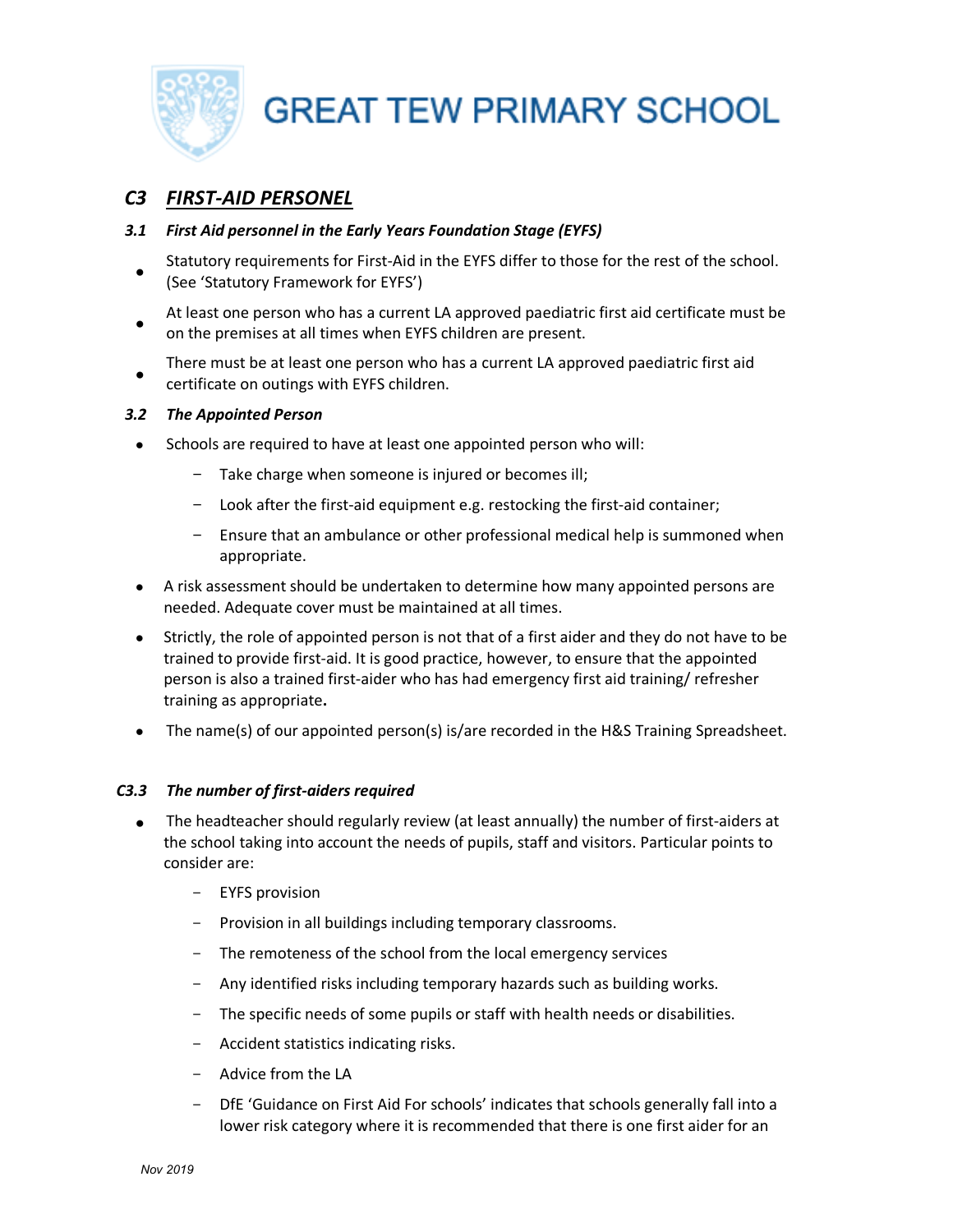

establishment with 50-100 personnel. (At Great Tew we do have in excess of 100 people on site)

- Attention should also be given to:
	- Adequate provision at lunchtime and breaks. We expect staff supervising at lunchtime to have first aid training.
	- Adequate provision in case of absences
	- Adequate provision for off-site activities
	- Adequate provision for school-run after school activities
	- Ability of the first-aider to leave task to go to an emergency
- At Great Tew it has been agreed that no staff will have the full first-aider training but all, as far as possible, should have undertaken the 'Emergency 1st Aid in Schools' training or '1st-Aid Paediatric' training.

The names of our those who are currently qualified are recorded in the H&S training spreadsheet.

## *C3.4 Contacting First-Aid Personnel*

• The procedure for contacting a first-aider is to call the nearest trained member of staff (nearly all staff will be trained to 'Emergency First Aid in School' standard.)

## *C3.5 Training for First-Aiders*

- Each person trained in first-aid must have undertaken an appropriate first-aid course and hold a valid certificate of competence.
- If the certificate expires, the individual will have to undertake another full course of training.
- A record of staff's certification dates can be found in the H&S Training spreadsheet.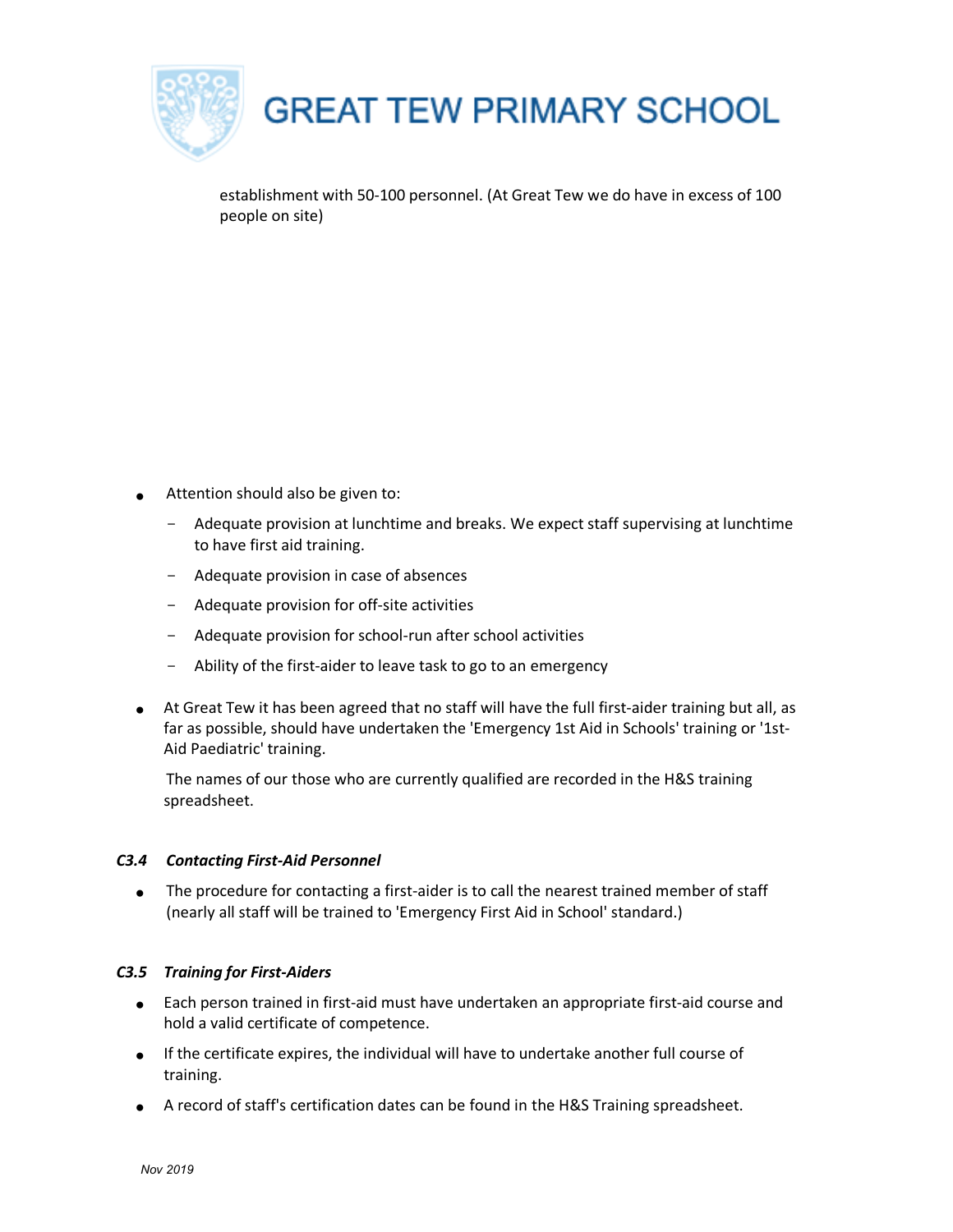

This record is checked every (old style) term.

## *C4 EQUIPMENT &FACILITIES*

## *C4.1 FIRST-AID CONTAINERS*

- *C4.12 Number and siting of containers*
	- A first-aid container should be kept in each building (including any temporary classroom)
	- A first-aid container should be available for all trips including to the Tew Centre.

## *C4.13 Contents of a first-aid container on site*

- There is no mandatory list of contents but where there is no special risk identified, the Health & Safety Executive recommends the following minimum provision. (Equivalent or additional items are acceptable)
	- A leaflet giving general first-aid advice
	- 20 individually wrapped sterile adhesive dressing (assorted sizes)
	- 2 sterile eye pads
	- 4 individually wrapped triangular bandages (preferably sterile)
	- 6 safety pins
	- 6 medium sized (approximately 12cmx12cm) individually wrapped sterile unmedicated wound dressings
	- 2 large (approximately 18cmx18cm) individually wrapped sterile unmedicated wound dressings
	- One pair of disposable gloves

## *C4.14 Checking the contents of first-aid containers*

- The person responsible is the Appointed Person
- Containers are checked regularly.
- Containers are restocked after use. Extra stock should be stored in the school. Items should be discarded safely after the expiry date has passed.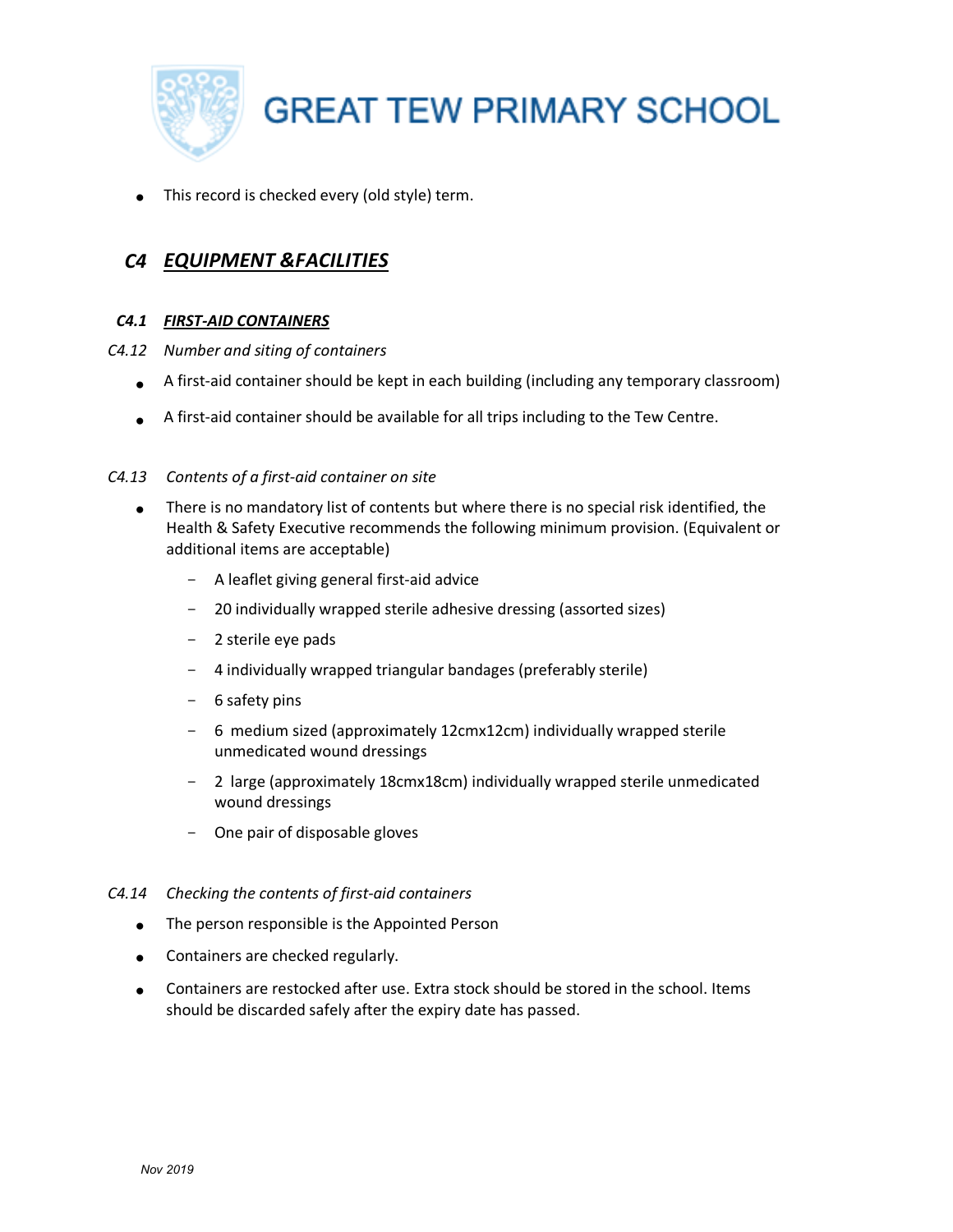

#### *C4.15 Travelling first-aid containers*

- Before undertaking any off-site activities, the headteacher should assess what level of first-aid provision is needed.
- Where no special risk is identified, a minimum stock of first-aid items for travelling first-aid containers is as follows: (Equivalent or additional items are acceptable)
	- A leaflet giving general first-aid advice
	- 6 individually wrapped sterile adhesive dressing (assorted sizes)
	- 2 triangular bandages
	- 2 safety pins
	- 6 individually wrapped moist cleansing wipes
	- One pair of disposable gloves

#### *C4.2 FIRST-AID ACCOMMODATION*

• The Education (School Premises) Regulations 1996 require every school to have a suitable room that can be used for medical or dental treatment when required and for the care of pupils during school hours. The area, which must contain a washbasin and be reasonably near to a WC, need not be used solely for medical purposes, but it should be appropriate for that purpose and readily available for use when needed. In Great Tew the area is the Art Room (old building)

#### *C4.3 HYGIENE/INFECTION CONTROL*

- All staff should take precautions to avoid infection and must follow basic hygiene procedures.
- Staff should have access to single-use disposable gloves and hand washing facilities, and should take care when dealing with blood or other body fluids and disposing of dressings or equipment.
- Further advice is provided by the LA and available on the H&S pages of the intranet.

## *C4.4 NOTICES*

- First-aid notices should be displayed in order to fulfil our legal duty to inform all staff of the first aid arrangements.
- A list of required notices forms a checklist stored in the H&S log. These notices should be checked annually by the headteacher or H&S governor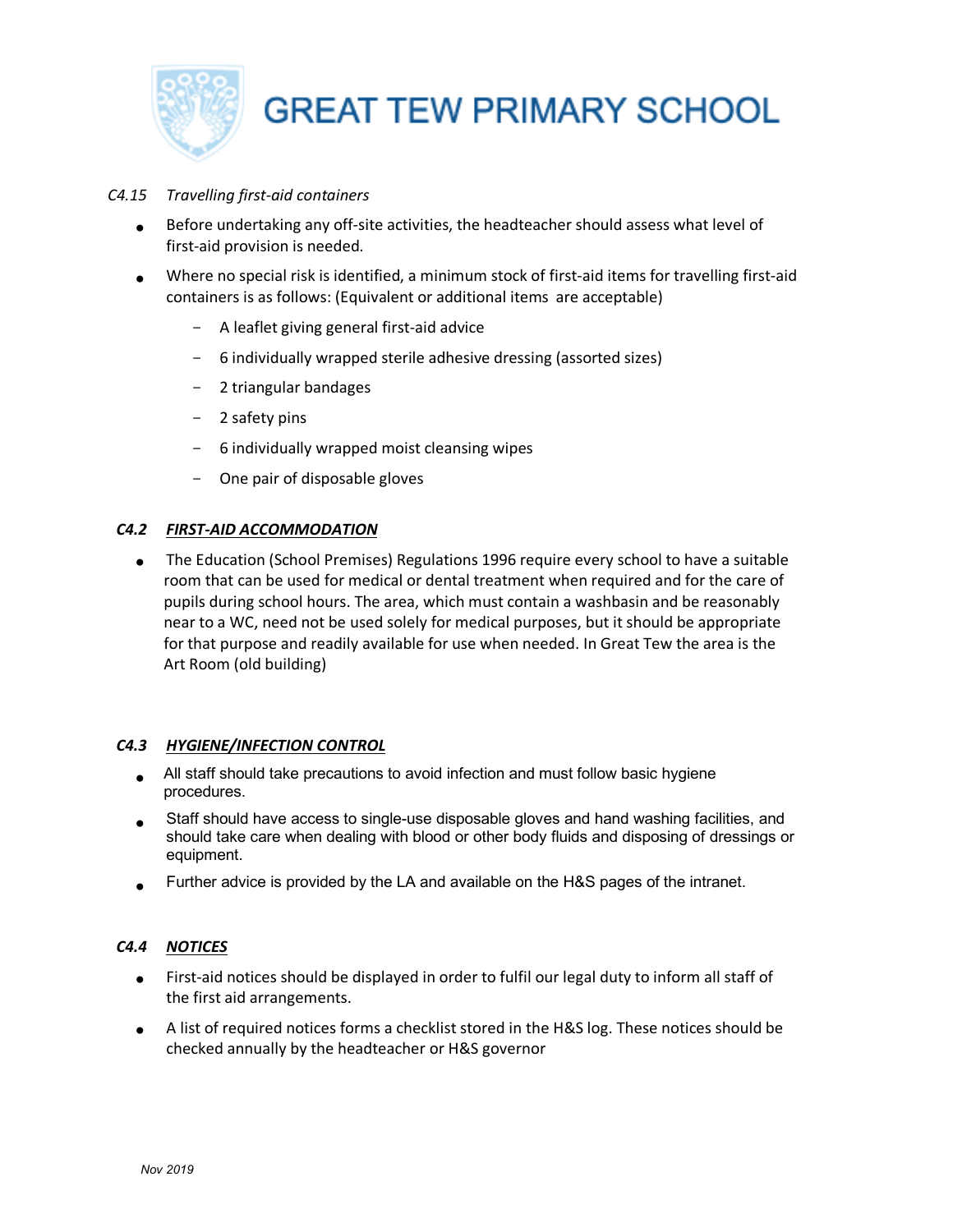

## *C5 REPORTING ACCIDENTS, RECORD KEEPING & MONITORING*

## *C5.1 RECORD KEEPING*

- All accidents must be recorded in the accident book
- Accident books must be kept for a minimum of five years
- A record should be kept of any first-aid treatment given by first aiders. A template form is provided in the appendix. There is no requirement to use this form but it is necessary to record the information stipulated. Records of first-aid treatment given should be stored in the H&S log.
- Accidents should be investigated in line with the procedure listed in part D of this policy.
- Accident records should be analysed by the Headteacher and H&S governor and to see if lessons can be learnt.

## *C5.2 REPORTING ACCIDENTS*

- The County Council provide guidance on accident reporting. This is available on the intranet and a copy should be stored alongside this policy.
- It is the responsibility of the person reviewing this policy annually to ensure that copy attached to the policy is the latest version.
- Accidents and incidents must be reported in accordance with OCC guidance

## *C5.3 POLICY MONITORING*

• This First –Aid policy is monitored along with other H&S policies and procedures – see B4.2 above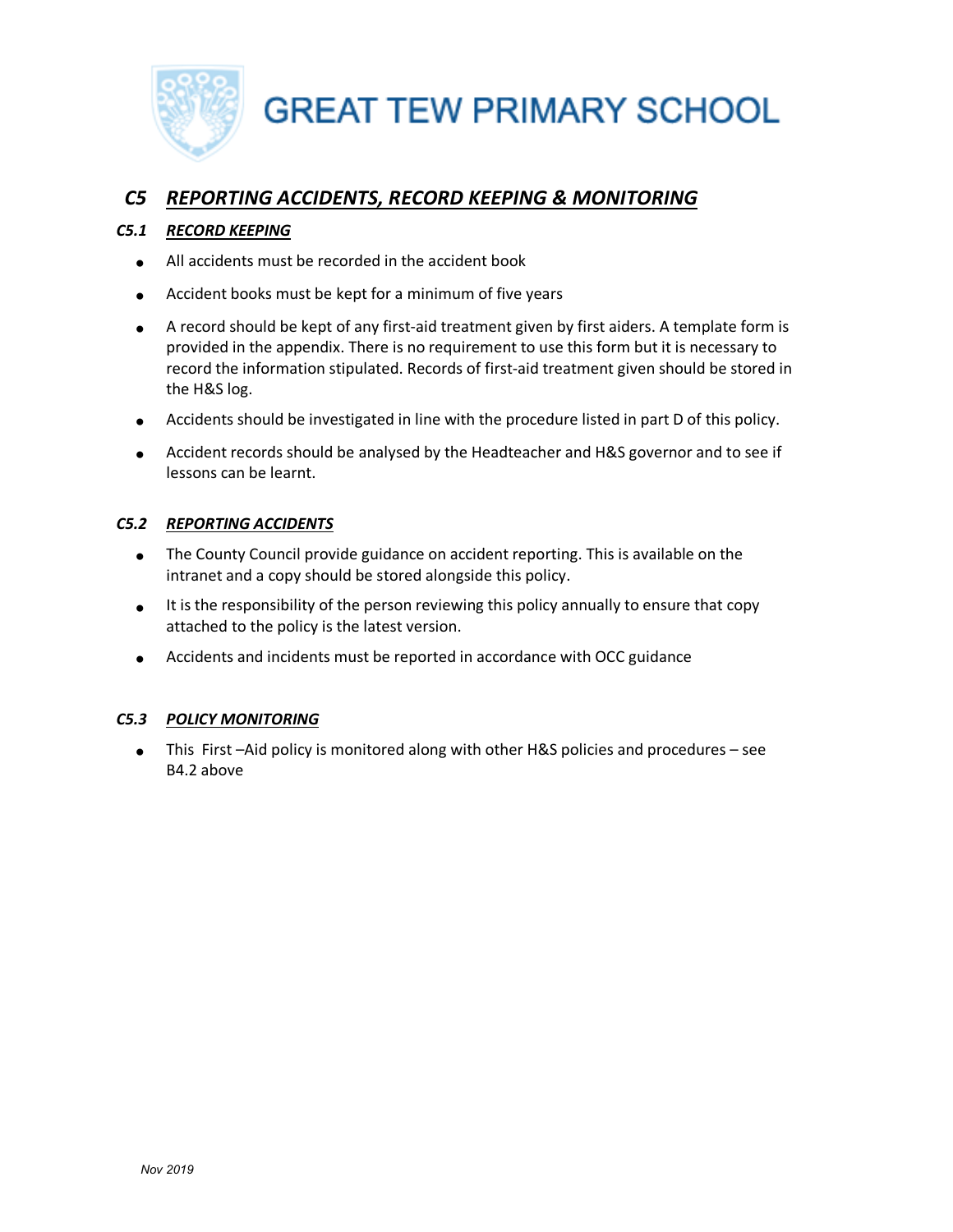

# *D. INVESTIGATION OF ACCIDENTS & INCIDENTS PROCEDURE*

## **Purpose**

The purpose of accident investigations is to improve health and safety performance by identifying causes and remedies.

## **When**

Start the investigation as soon as practical after the situation has been made safe and all the injured have been treated and helped.

## **Notification**

Notify the HSE and or the LA if necessary (in accordance with the attached County notification procedures). Be guided in any investigation by these bodies.

## **What level of investigation is required** ?

In the absence of specific guidance from the HSE or LA, the head teacher should decide the appropriate level of investigation. This should be based on the potential severity of the accident rather than just its immediate effect. Accidents that are potentially more serious should be investigated in greater depth and by personnel with more seniority than is necessary for less serious accidents.

## **Investigative Procedure**

- 1. The headteacher determines who conducts the investigation.
- 2. Observe the location of the accident as soon as possible after the incident has occurred.
- 3. Interview those involved and any witnesses. The emphasis should be on prevention, not blame. Separate interviews should be conducted to stop people influencing each other.
- 4. Review any documentation (e.g. checklists, risk assessments, policies etc.) Determine whether the written procedure was satisfactory. Was it followed? Were people trained/competent to follow it?
- 5. Assess the causes using the above information having considered:
	- reliability and accuracy
	- identifying conflicting information and resolving differences
	- Identifying gaps in the evidence
- 6. Determine what remedial action is necessary
- 7. Make a record of causes and necessary preventative measures. Ensure this record is passed to those who need to know.
- 8. From time to time review all investigations to check if patterns emerge from multiple incidents.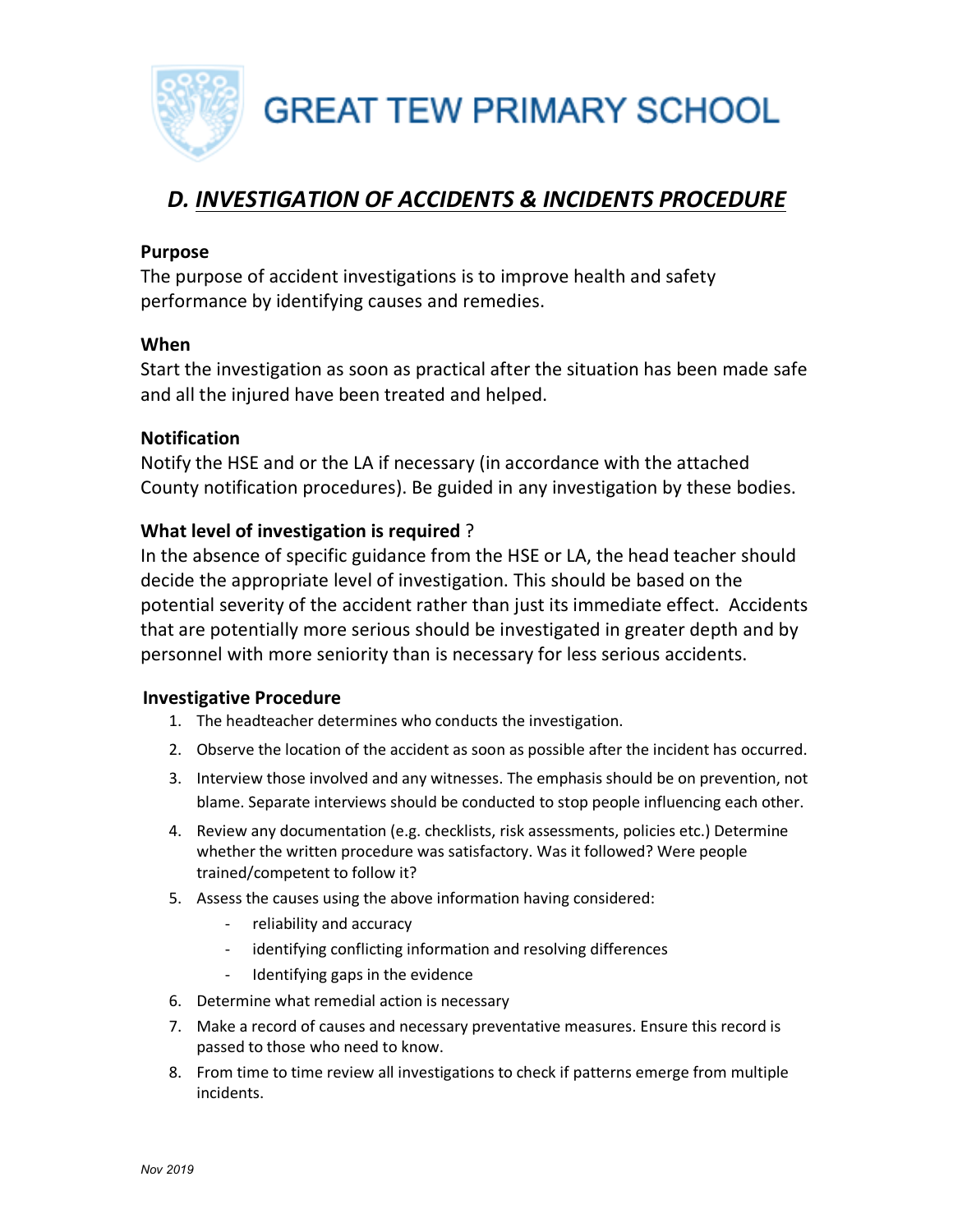

# *E. Appendix*

## **Appendix Contents**

| Item<br>no.    |                                                                                          | Policy ref.      |
|----------------|------------------------------------------------------------------------------------------|------------------|
| D1             | Template copy of Head's H&S staff induction checklist                                    | B <sub>1.3</sub> |
|                | See H&S training spreadsheet                                                             |                  |
| D <sub>2</sub> | Staff H&S training records (including in-house training)<br>See H&S training spreadsheet | B1.4, C3.4       |
| D <sub>3</sub> | Template of Record of Administration of First-Aid                                        | C5.1             |
| D4             | Template checklists for each check                                                       | B <sub>2.1</sub> |
| D <sub>5</sub> | Risk Assessment schedule- including who (role) is responsible and frequency              | B <sub>2.2</sub> |
| D <sub>6</sub> | Template Head's H&S Report                                                               | B4.2             |
| D7             | County Council Guidance on accident reporting                                            | C5.2             |
| D <sub>8</sub> | Stress at Work Policy - OCC                                                              |                  |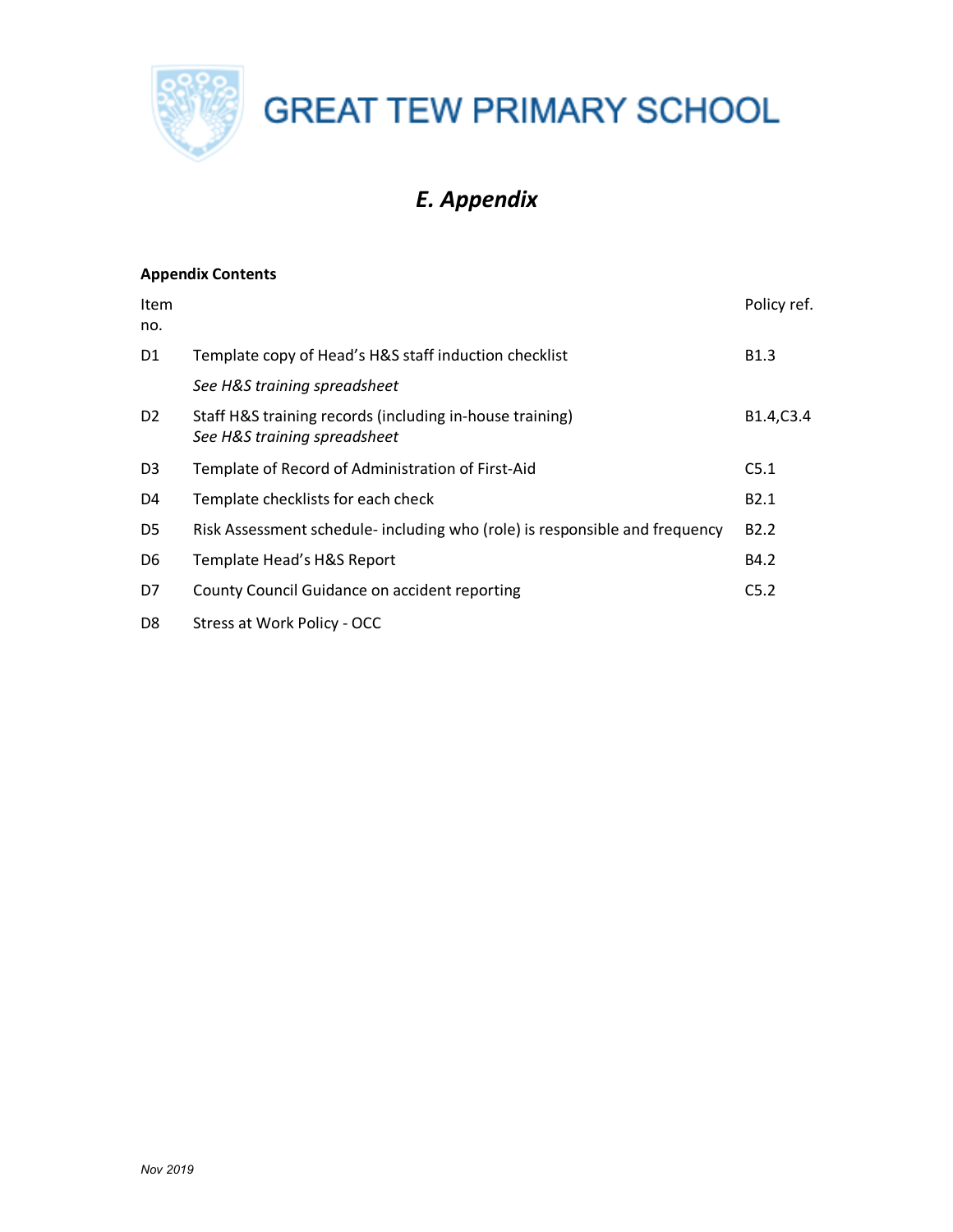

## **Health & Safety Policy Appendix D1**

Template Copy of Staff Health & Safety Induction Checklist

This is available on sheet 7 of the Training Spreadsheet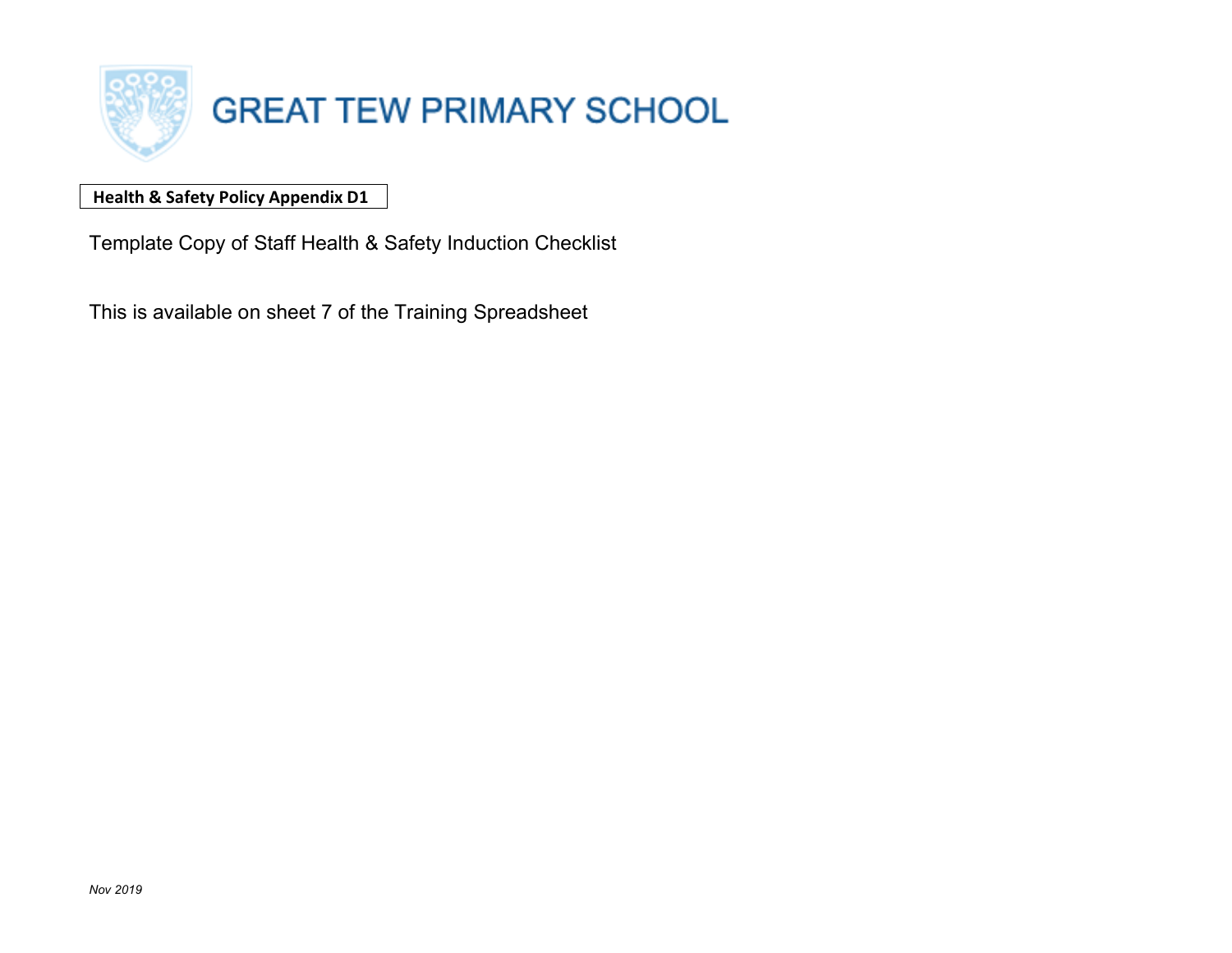

## **Health & Safety Policy Appendix D2** STAFF HEALTH & SAFETY TRAINING RECORDS

These are stored on the Health & Safety training spreadsheet. For security a copy of this should be held offsite.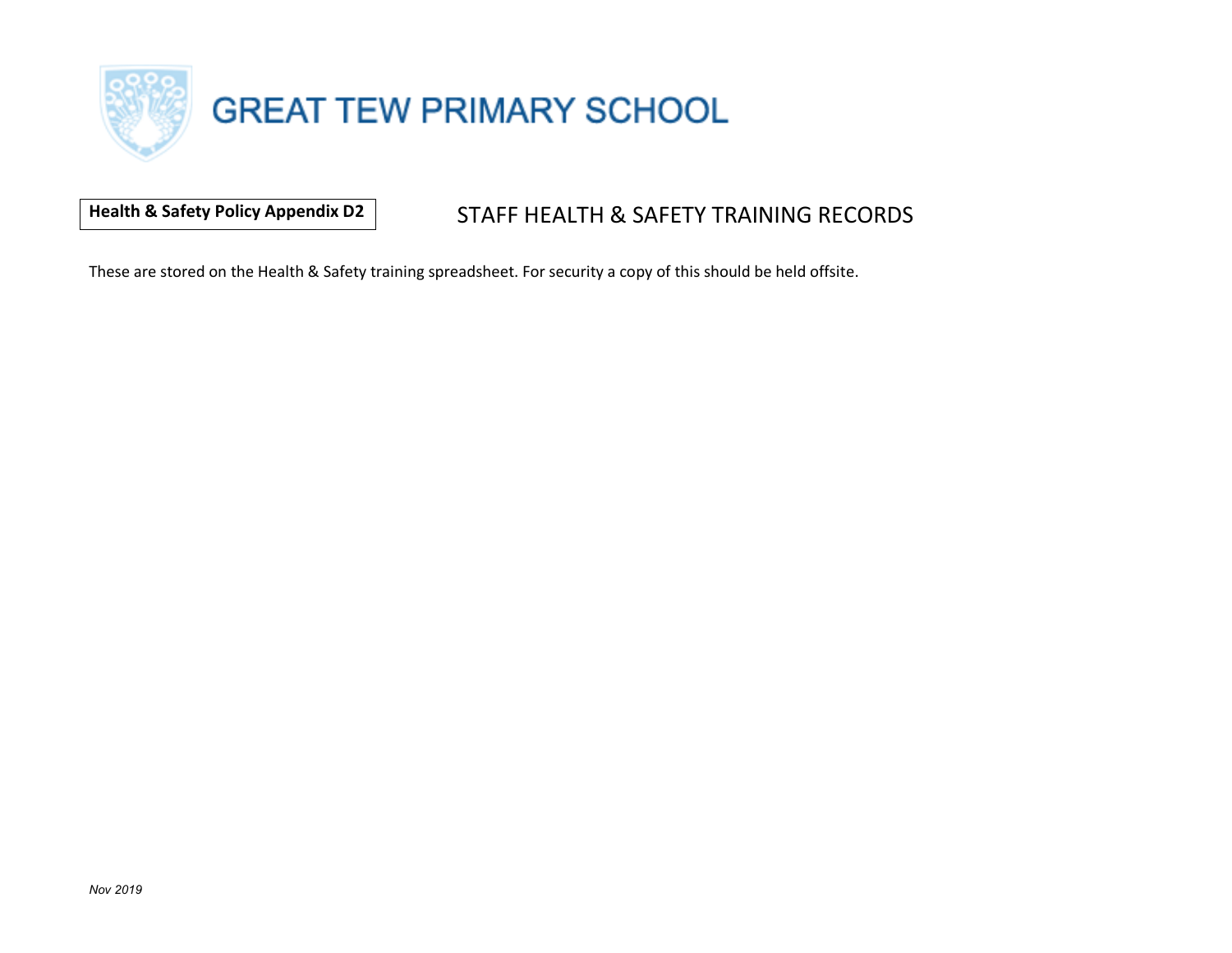

## **Health & Safety Policy Appendix D3:** This information should be recorded and filed in the H&S log whenever first aid is administered.

## **RECORD OF ADMINISTRATION OF FIRST-AID**

**Date of incident**

**Time of incident**

**Place of incident**

**Name of injured or ill person**

**Details of injury/illness**

**Details of what first-aid was given**

**What happened to the person immediately afterwards** (for example, went home, resumed normal duties, went back to class, went to hospital)

**Name of person dealing with the incident**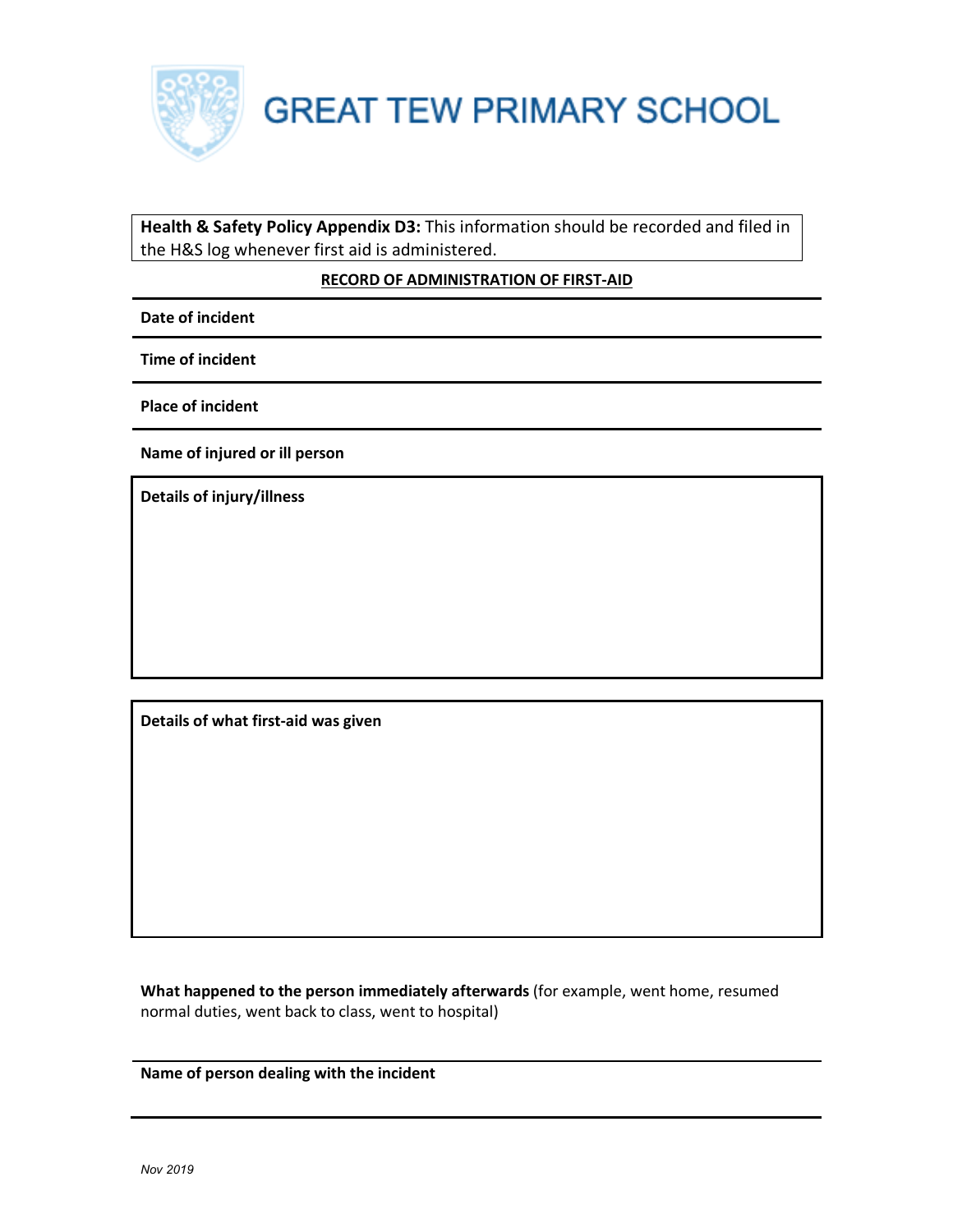

**Signature of person dealing with the incident**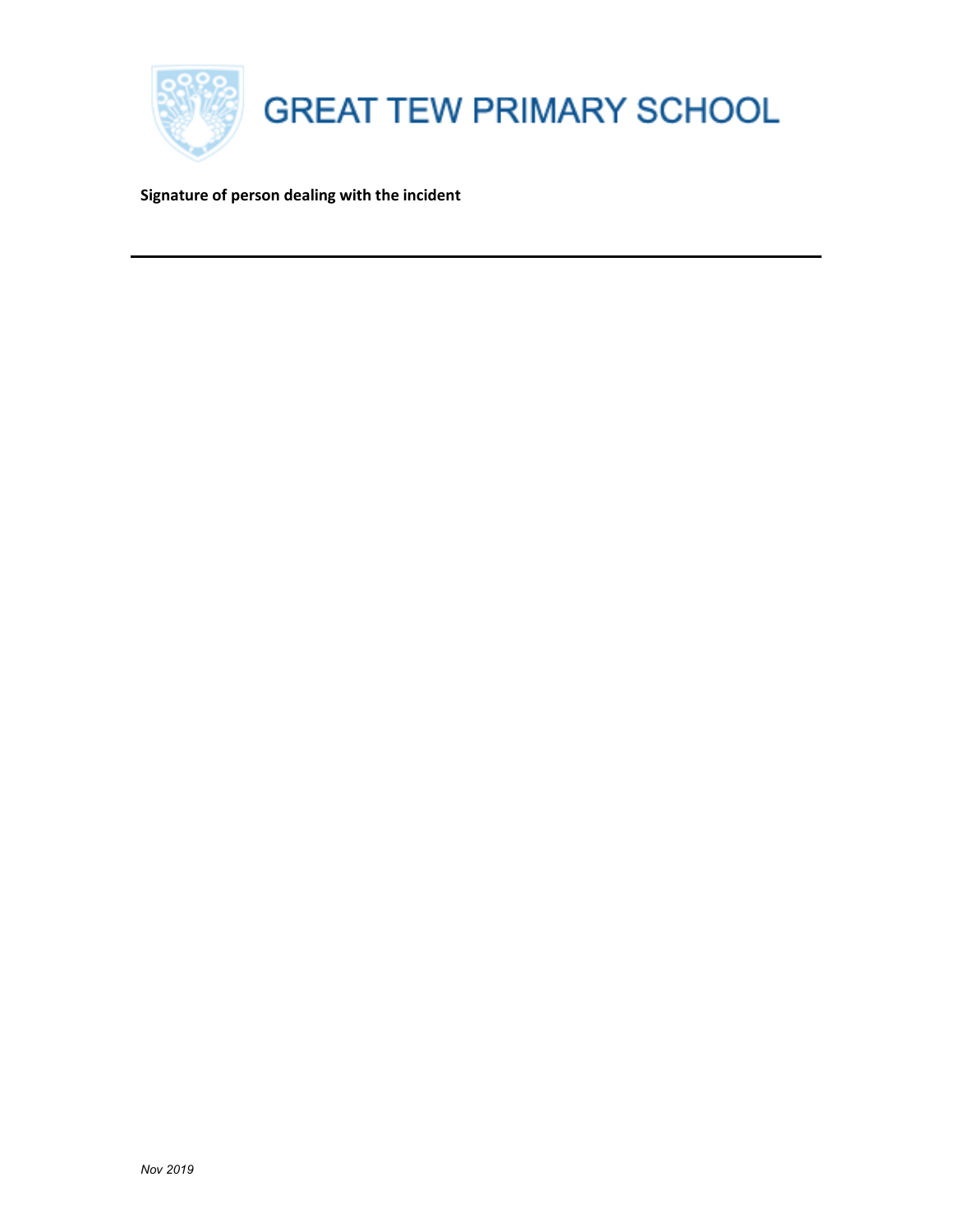

**APPENDIX D4** Template checklists for each check

#### **Daily** • **Fire doors unlocked** • **All access routes & signs clear of obstruction** • **Visual check that fire extinguishers are in place** • **Visual check of fire alarm panel to see all indicators are 'normal'** • **CCTV switched on** • **Check supply staff all wearing badges** • **Check the following and take any necessary action** § **Accident book** § **Incident book** § **Repairs book** • **Check staff absences not compromising safety - including emergency & first aid needs** • **Complete any outstanding urgent H&S work - e.g. chasing contractors Weekly** • **Staff meeting with H&S on agenda - all matters including premises**  • **Check there are no new staff in need of H&S induction** • **Check any new staff have photo displayed** • **Check signing in procedure is being followed- review sheets for gaps** • **Test fire alarm from different call point on rotational basis. Record in Fire Folder F22** • **Visually check smoke & heat detectors for fault or damage** • **Check of torches - in position & working. Record in Fire Folder F21** • **Perimeter check including gate opening.**

• **Check grounds for dog fouling & dangerous items**

**APPENDIX D5** Risk Assessment schedule- including who (role ) is responsible and frequency

**Health & Safety Policy Appendix D6 – see separate file**